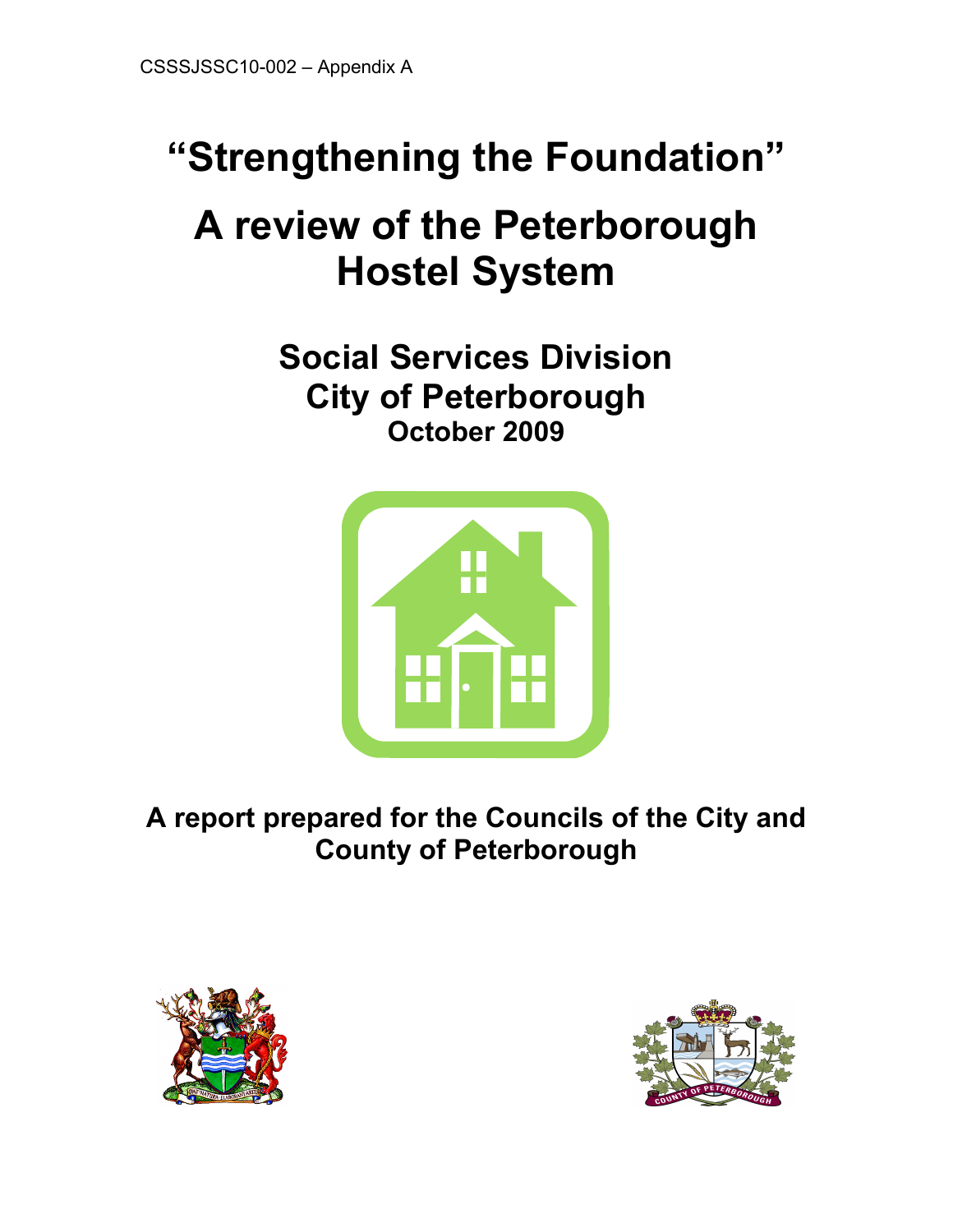# **Credits**

Many people contribute every day to strengthening the foundation of our homelessness system but I would like to thank those that made special contributions to this report:

D'Arcy Bowker – Intern from the University of New Brunswick Homelessness Support Services Coordinating Committee Housing Worker Network Hostel Liaison Workers, Hostel Executive Directors, Community Agencies Ontario Works Staff Other municipalities who shared information and practices

…Most of all those who use the hostel system and were willing to share their experiences

Thanks to everyone for your input and contributions to this report – any errors or omissions are my own.

Nancy Fischer Manager of Social Assistance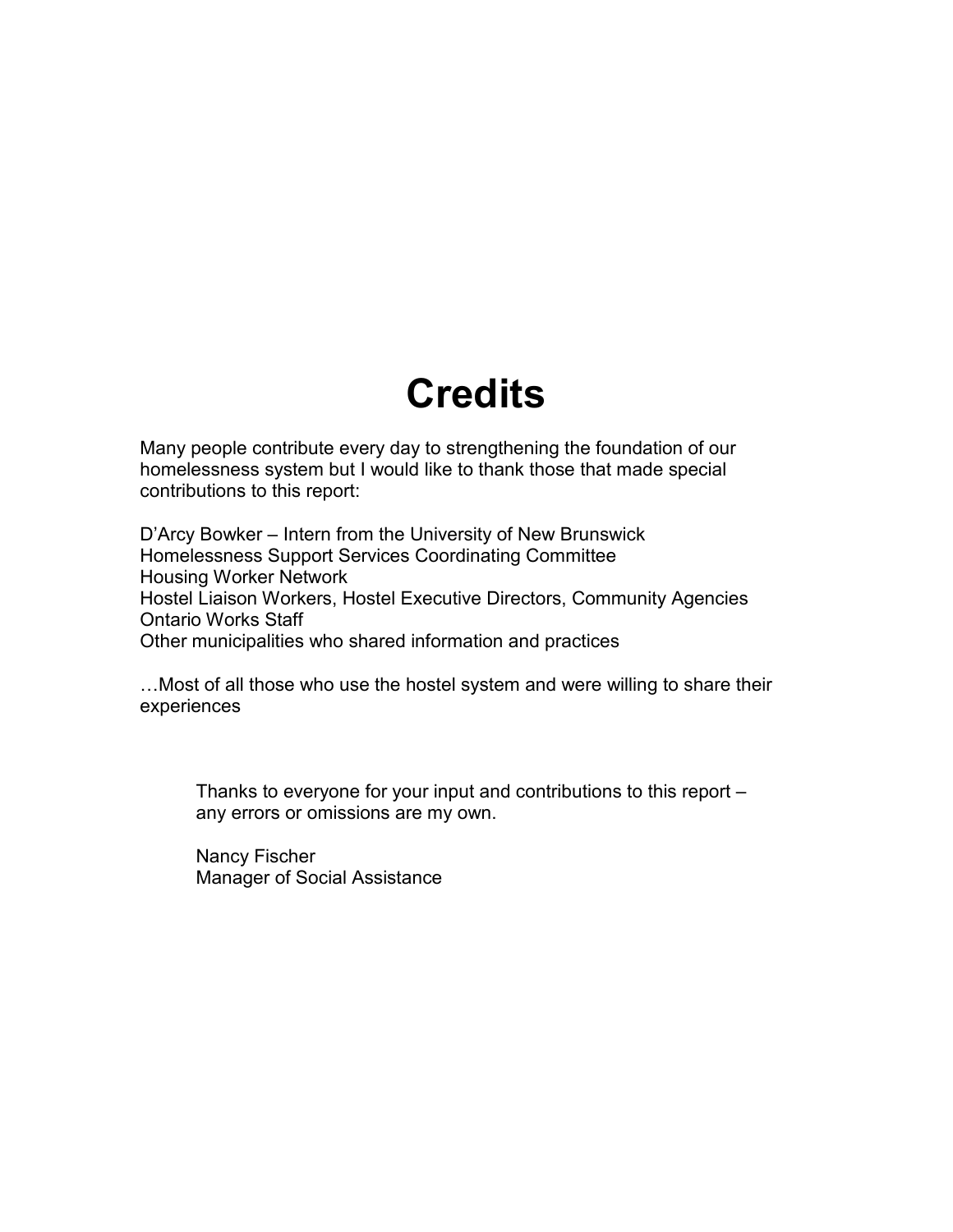# **Table of Contents**

| 4.3 Input from Stakeholders (Clients, community, agencies, hostel operators and |  |
|---------------------------------------------------------------------------------|--|
|                                                                                 |  |
|                                                                                 |  |
|                                                                                 |  |
|                                                                                 |  |
|                                                                                 |  |
|                                                                                 |  |
|                                                                                 |  |
|                                                                                 |  |
|                                                                                 |  |
|                                                                                 |  |
|                                                                                 |  |
|                                                                                 |  |
|                                                                                 |  |
|                                                                                 |  |
|                                                                                 |  |
|                                                                                 |  |
|                                                                                 |  |
| Appendix A: Ontario Works Survey on the Discretionary Benefit Program and       |  |
| Emergency Hostel Program.                                                       |  |
|                                                                                 |  |
|                                                                                 |  |
| Appendix D: Community Consultation Suggestions and Concerns with Ranking 52     |  |
|                                                                                 |  |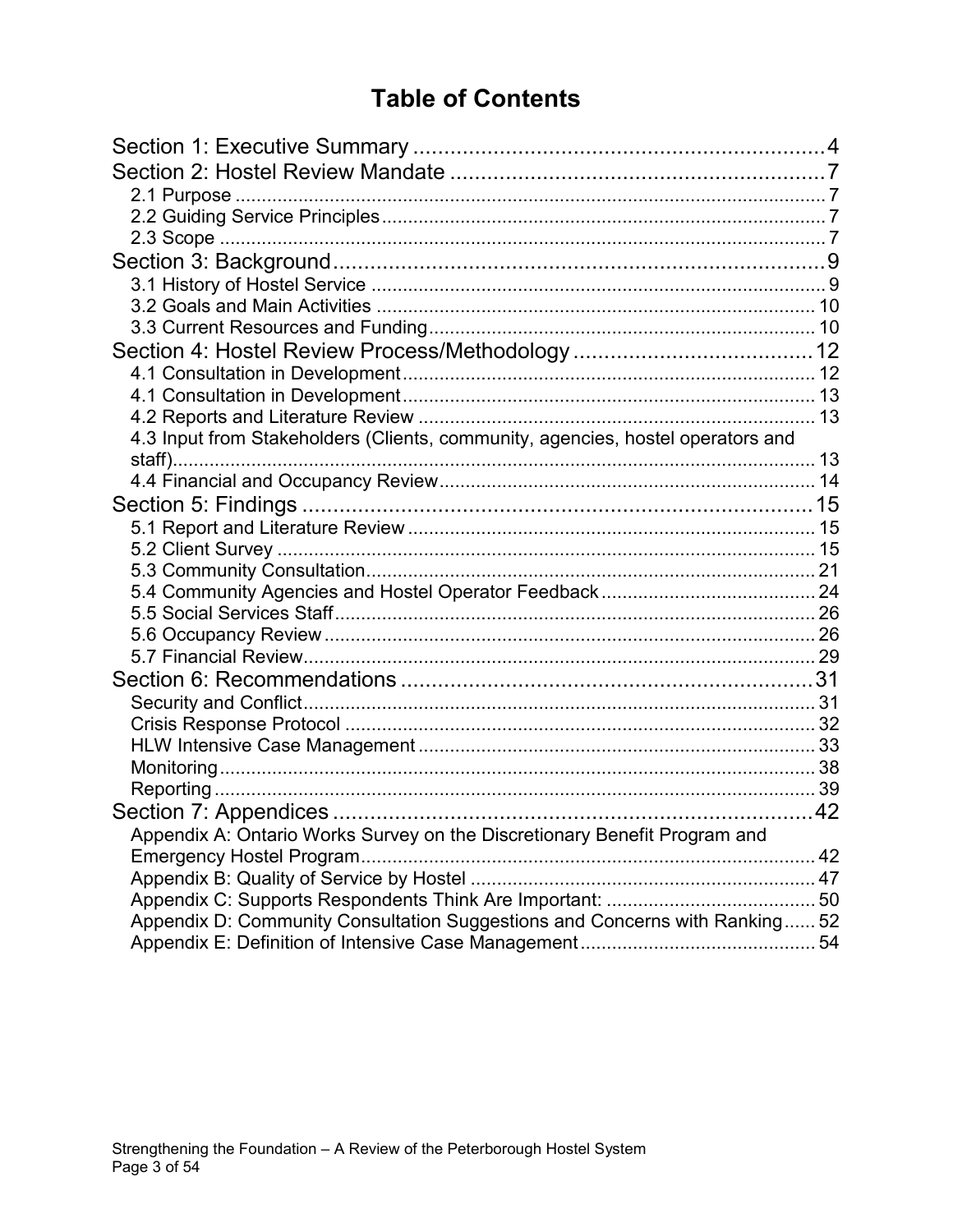# <span id="page-3-0"></span>Section 1: Executive Summary

This hostel review was initiated to meet the evaluation requirements of municipal service agreements with Brock Mission and Youth Emergency Shelter. The review was confined to the hostel system and used multiple methods of data collection. The methodology included client surveys, agency submissions, community consultation, staff surveys and focus groups, financial and occupancy reviews as well as a literature survey. This client group is difficult to engage through traditional data collection methods. Every effort was made, given the time and resource constraints, to obtain the best data possible but direct client input was limited. In the future, a more qualitative review by a third party over a longer period of time may encourage more client responses. Though in some areas client response was limited, given the variety of methods of data collection and the consistency of key findings, there is sufficient evidence to support the following recommendations.

Throughout the review process, ideas for improvement were identified that fall into four main areas:

- 1) Service (including Safety and Security for clients)
- 2) Staffing
- 3) Funding
- 4) Accountability

The recommendations have been grouped following these key areas but they are not in any order of priority.

# Service, Safety and Security

# Recommendation #1

That the municipality provide support to the hostel operators to assist with security enhancements at the hostels by investing unspent 2009 hostel allocation up to \$10,000/ hostel for security camera systems at Brock Mission and YES.

#### Recommendation #2

That the Hostel Liaison Workers and hostel staff strengthen links to other homelessness and housing agencies to provide a more integrated service for clients.

# Recommendation #3

That a transparent and accountable protocol be developed by the Homelessness Support Services Coordinating Committee related to the case management of people who are unable to reside at the hostels.

# **Staffing**

#### Recommendation #4

That the Hostel Liaison Workers (HLW) role shifts to provide intensive case management support to clients before and after a hostel stay. Residential care workers employed by hostels will continue to provide primary intensive case management while a resident stays at the hostel. Ontario Works eligibility remains a key function of the HLW role even while a client is in the hostel.

Strengthening the Foundation – A Review of the Peterborough Hostel System Section 1: Executive Summary Page 4 of 54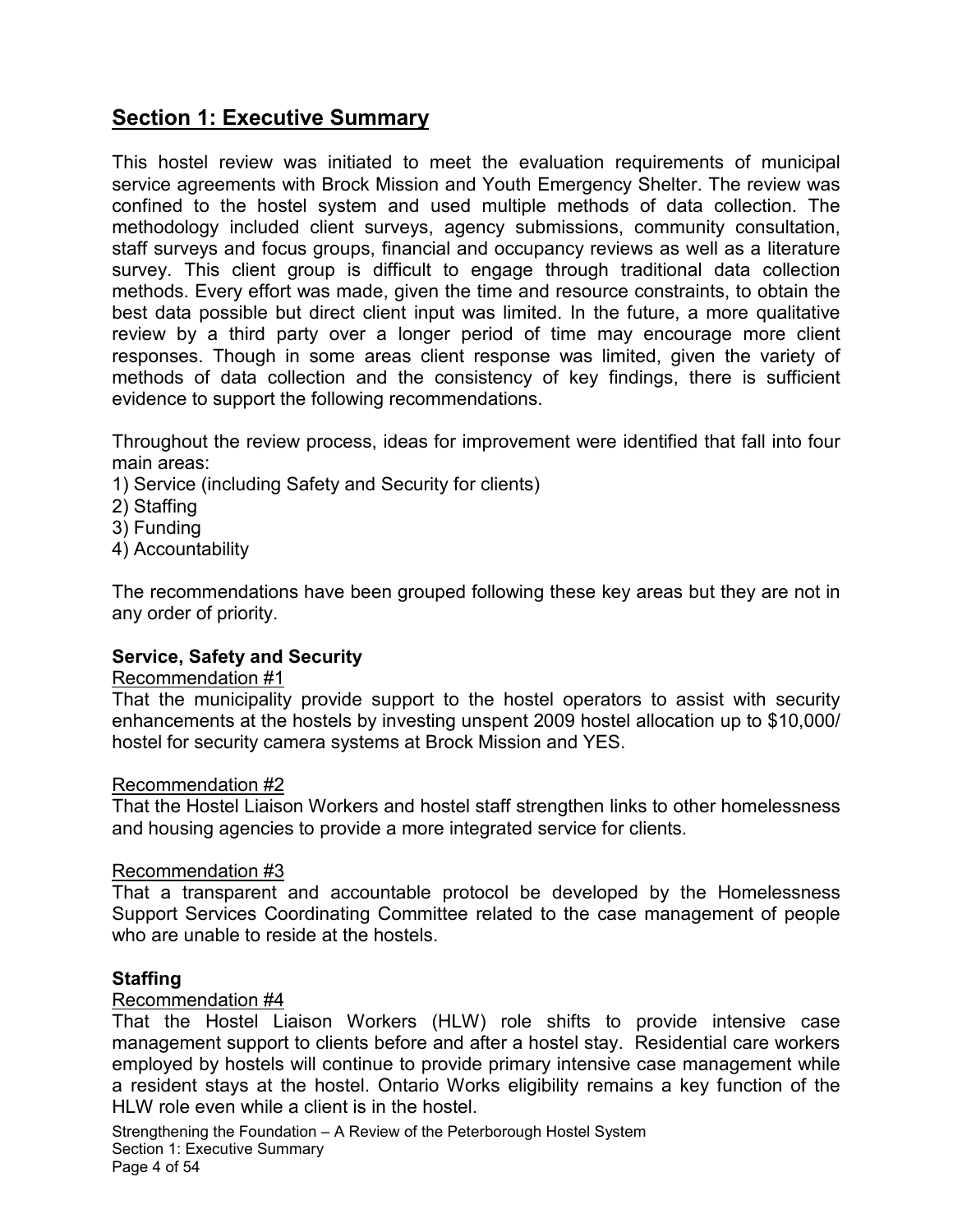#### Recommendation #5

That joint training be established for Social Services and hostel staff that focuses on client service and non-violent crisis intervention. Unspent 2009 municipal hostel allocations up to \$7,000 could be reinvested to provide for salary costs for hostel staff to attend training in 2009 and 2010. In future years the hostel operators will need to budget accordingly for necessary staff coverage for training.

#### Funding

#### Recommendation #6

That the municipality establishes a local funding formula for hostel transfer payments based on the provincial per diem model and stabilized with base funding to be negotiated on a biannual basis. That service contracts governing the funding formula be established retroactively to August 3, 2009 and that they be extended to 2013 with the expectation that hostel operators will continue to diversify their programs and funding to remain stable as the demand for homelessness services diminishes over time.

#### Recommendation #7

That the service agreements with the hostel operators be amended retroactively to August 3, 2009 to clarify the definition of a hostel stay from "bed nights" to "days of service", providing recognition and payment for the work associated with the first day of residency and the hostel intake process.

#### Recommendation #8

That the municipality commit to investing surplus funding due to reduction in hostel demand into transitional housing and other longer term solutions to homelessness.

#### Accountability

#### Recommendation #9

That the Social Services staff complete regular hostel service agreement reviews, including inspections. Staff will complete financial reviews quarterly and agreement reviews on an annual basis.

#### Recommendation #10

That the recommendations and actions of this report be monitored by the Homelessness Support Services Coordinating Committee on a semi annual basis, with a one year follow up report to be provided to Joint Service Steering Committee.

#### Recommendation #11

That future integrated community planning be undertaken to strengthen the networks of service providers serving those who are homeless or at risk of being homeless (mental health, counselling, medical, addictions, youth supports).

This hostel review started as an operational review and consequently has generated a number of recommendations that are mostly operational in nature. Recommendations

Strengthening the Foundation – A Review of the Peterborough Hostel System Section 1: Executive Summary Page 5 of 54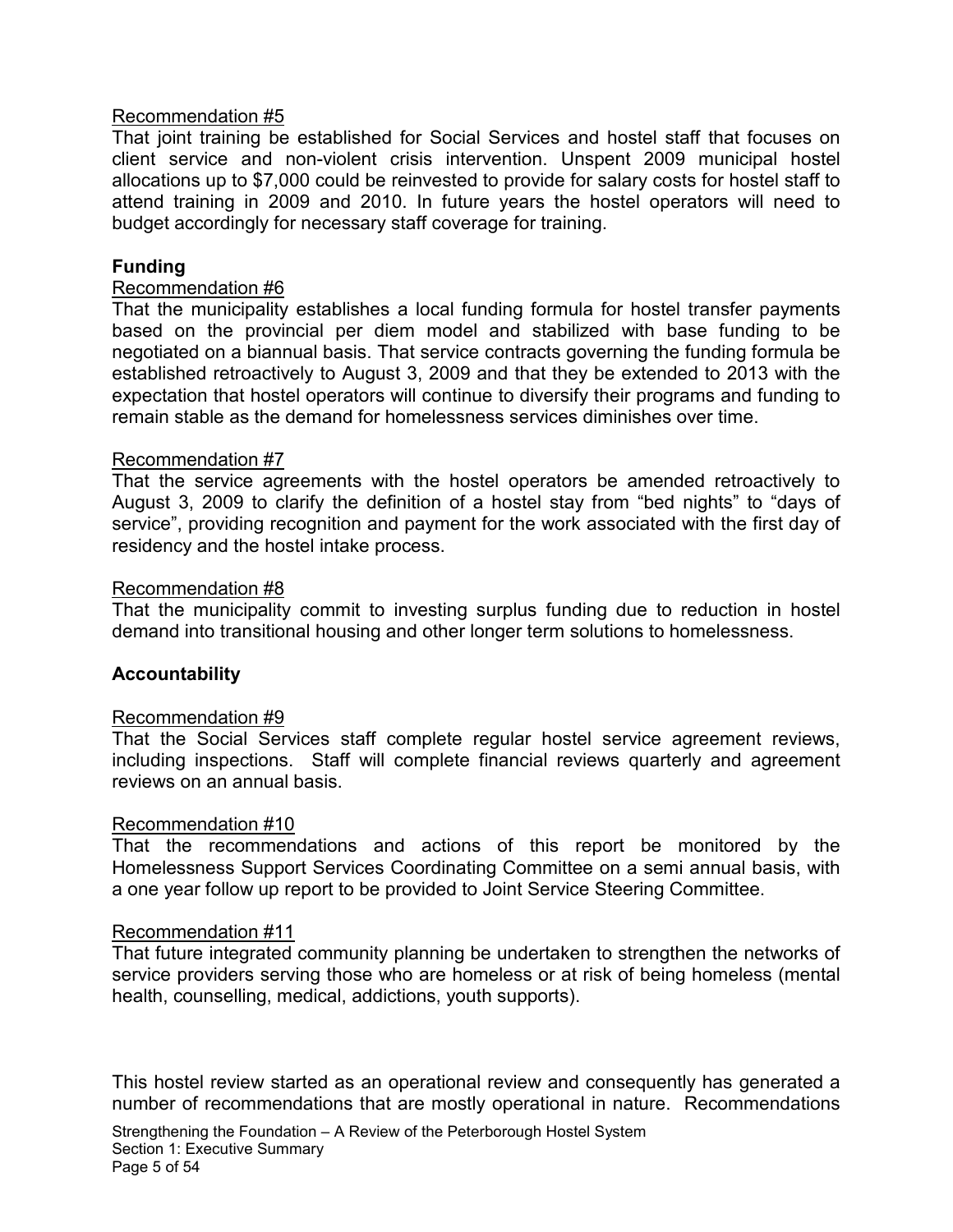6, 7 and 8 relate to policy and/or funding and will require additional Council consideration before implementation.

The hostel system must stand on a strong foundation. It is at the base of a larger system of different levels of government, community agencies and clients that address the issues of homelessness in our community. The clients we work with are in crisis but there is no reason for the system to remain in crisis. Through the approval and implementation of these recommendations we can help to strengthen the foundation of Peterborough's hostel system.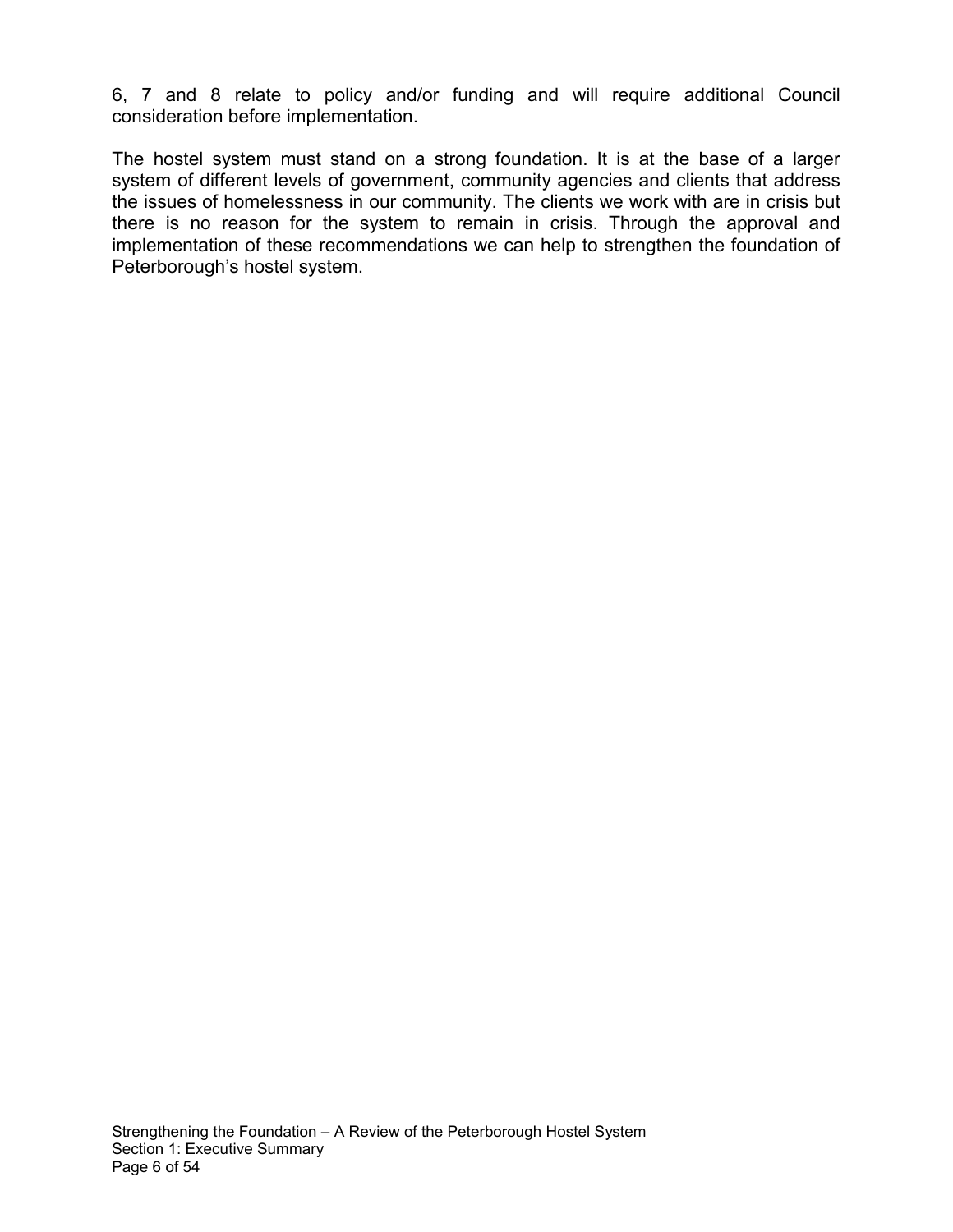# <span id="page-6-0"></span>Section 2: Hostel Review Mandate

On August 3, 2009 the original initial three-year term of the service agreements between the City of Peterborough and the emergency hostel operators (Brock Mission and Youth Emergency Shelter) expired. The agreements did specify, however, the term would be extended one more year unless terminated. As part of the renewal process a review of the agreements was required. This review was seen as an opportunity to develop additional stability in the system and to support ongoing client service. The following purpose statement, principles and statement of scope were developed to guide the review.

# 2.1 Purpose

 To meet the requirements for review as established in the service agreements and Council reports

 To review the service agreements with hostel operators to ensure efficient, effective, accountable, high quality service delivery

 To strengthen the emergency hostel system and reduce the demand for future homeless services.

# 2.2 Guiding Service Principles

 Client centered approach Most efficient use of existing resources Stability for local programs Most effective model for service delivery including safety, quality of service and housing placement for hostel residents Reduce duplication in services and programming Funding models to be coordinated with service expectations.

# 2.3 Scope

The 2009 hostel review is an operational review of the emergency hostel services covered under the contractual relationship between the City of Peterborough and Brock Mission and between the City of Peterborough and Youth Emergency Shelter. This includes all hostel services for men, women, youth and families. The women's hostel service agreement was approved in June 2009 but is included in this review to ensure consistency among all programs should the recommendations be adopted.

The Social Services Division Hostel Liaison Worker program is included in this review as the program is tightly connected to the emergency hostel services delivery system. This program was established to improve the link between Ontario Works and hostel services.

The 2009 hostel review does not include programming or service agreements related to the Consolidated Homelessness Prevention Program (CHPP), the Our Space drop in centre, or the Housing Resource Centre. CHPP funding was in the process of allocation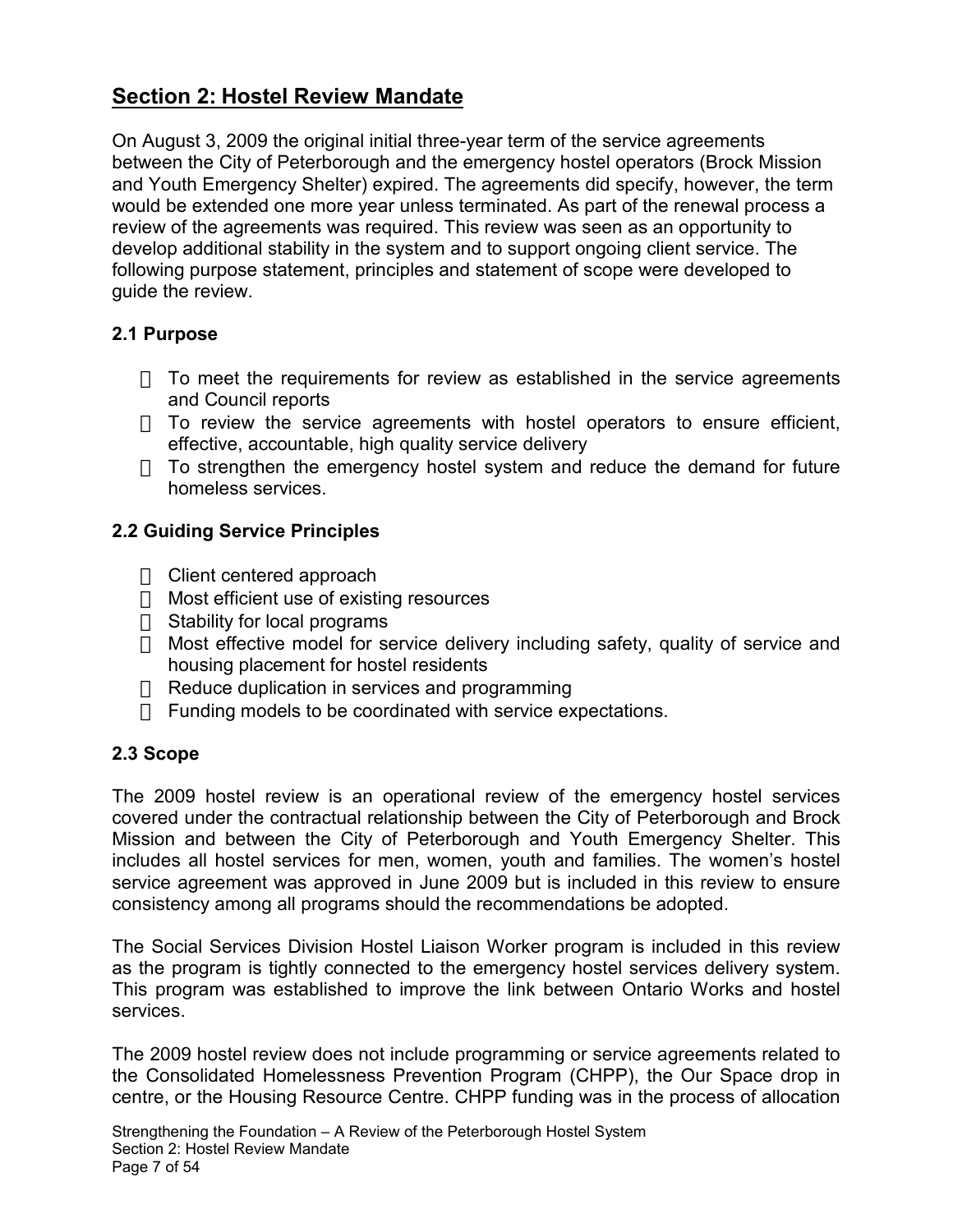at the same time as this review was underway. The drop in centre has only been in operation since December 2008 and will be reviewed later in the year, closer to the service agreement expiry date. The only funding agreement between the Housing Resource Centre and the Social Services Division is the Emergency Energy Fund and the contract is being renewed.

Ideally, all community homelessness programs would be reviewed together but, given the reality of different sources of funding and service agreement deadlines, this is not currently possible. It is hoped that by 2011 a more comprehensive homelessness community plan will be undertaken that will build on this review and incorporate the other homelessness services that are out of scope for this review.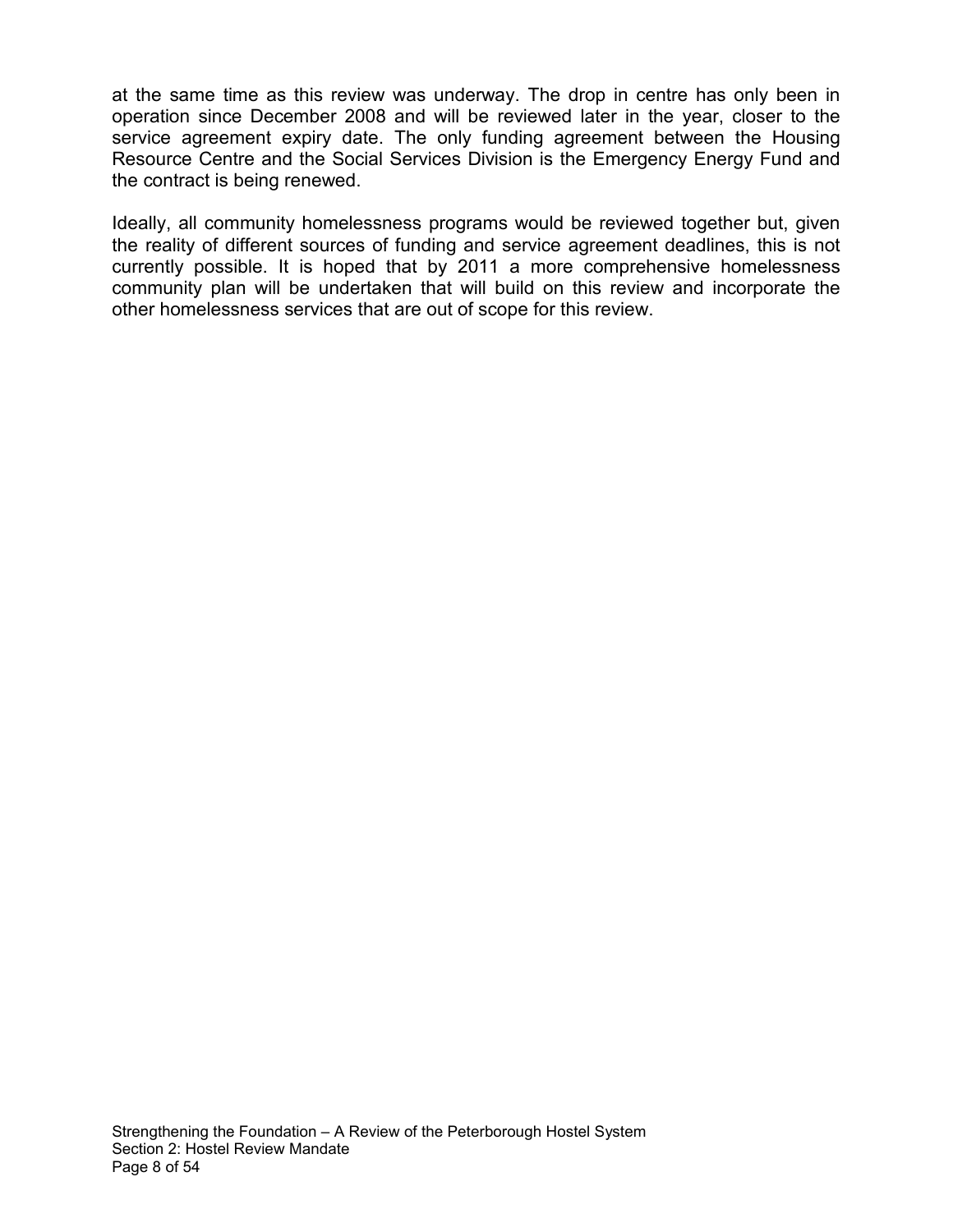# <span id="page-8-0"></span>Section 3: Background

# 3.1 History of Hostel Service

The emergency hostels were originally established by not for profit agencies to provide shelter for homeless individuals.

Brock Mission was originally called Kingan House, as the first location on Brock Street was the home and hardware store of Robert Kingan. The agency began in 1986 and a year later the first men moved into the hostel. Since then, Brock Mission has grown to temporarily house 435 men with 8283 days of service in 2008. Brock Mission has also grown to include Cameron House, a hostel for women situated in an old farmhouse in the north end of the City, which opened in 1996. In February 2008, Brock Mission moved the men's hostel program to 217 Murray Street, in the old Peterborough Legion building, where it continues to deliver the men's hostel services and the Open Table, a daily evening meal for those in need. Brock Mission supports the motto "….every person is a person of worth…"

A new emergency hostel, the Youth Emergency Shelter (YES) opened in December of 2002. YES now provides an emergency hostel for up to 15 youth as well as emergency food, assistance with housing and employment search, life skills training, and the Carriage House alternative classroom for youth. YES houses youth aged 16- 24 and also provides a separate area with 15 beds for families with children. YES manages some 2nd stage housing called Abbott House that helps to transition youth to more independent living.

Over the last several years other emergency hostel programs have been funded by the municipalities such as a small family hostel and Ozanam House for homeless individuals recovering from addictions. These programs are no longer in existence or receiving municipal funding.

In 2003 the system was in crisis and a report was commissioned to bring stability to the sector. In response to the 2003 review, the municipality designated additional supports through dedicated, specialized intensive case managers. These staff, called Hostel Liaison Workers (HLW), create case plans with hostel residents in an effort to address barriers that prevent them from securing and maintaining housing. They also support Ontario Works applications and the per diem payments to the hostels. The HLWs provide service on an individual basis and through a group setting referred to as the GROW (Gaining Residential Opportunities With Us) group. The system still struggled with funding issues but the HLWs were established with the expectation that intensive case management would help clients obtain and retain housing and therefore reduce the demand on the hostels. The system continued to struggle with financial stability, which worsens as the demand fluctuates.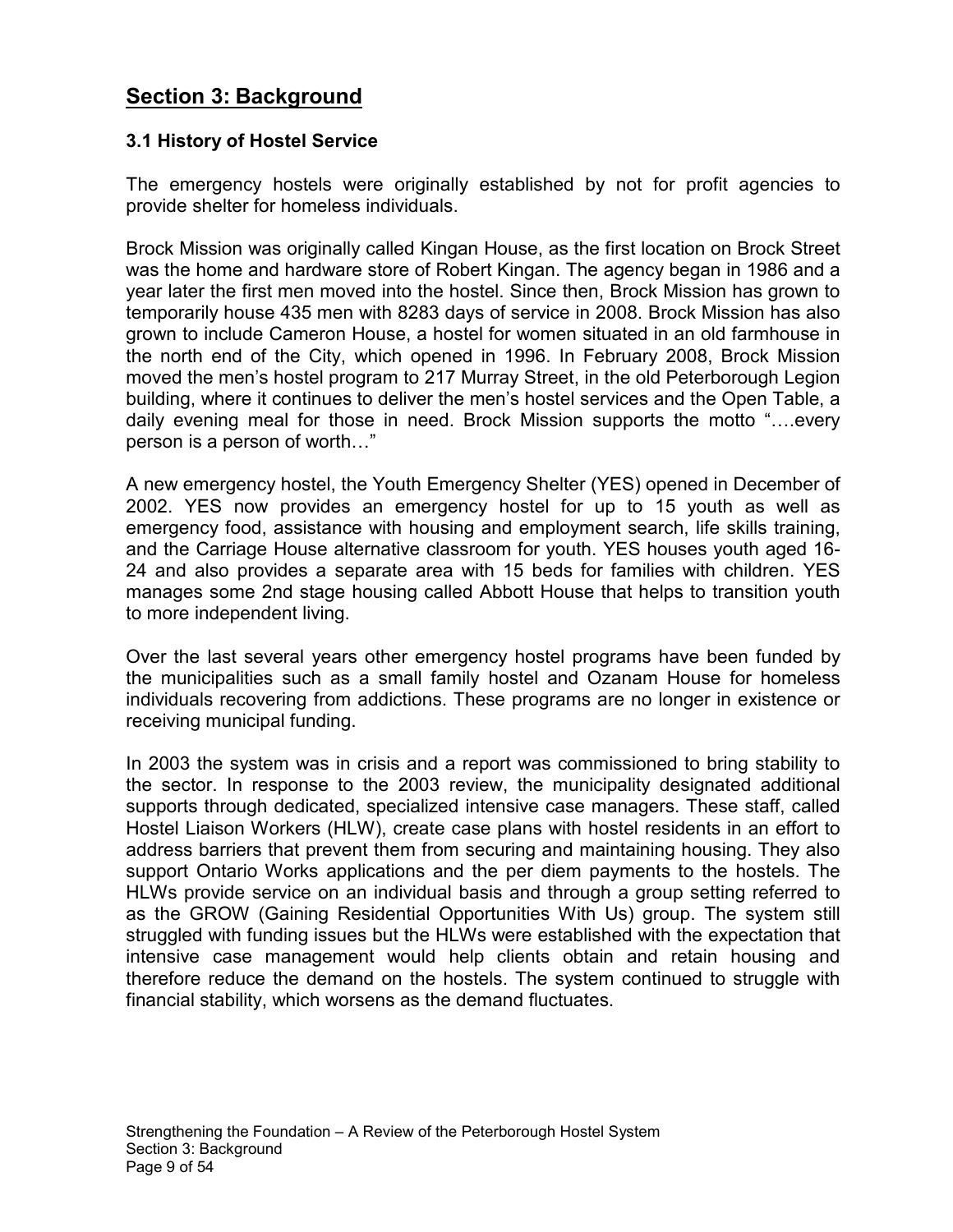# <span id="page-9-0"></span>3.2 Goals and Main Activities

The goal of emergency hostels is to provide immediate emergency shelter and to support people who are homeless or at risk of homelessness to secure and maintain housing. The programs are open to anyone who needs the service but are targeted to individuals that are connected to the City and County of Peterborough and who are willing and/or able to participate.

The main activities for this program include:

 Emergency shelter and food Income support through Ontario Works (social assistance) Housing referral and search Housing retention Case management and coordination Weekly group work.

# 3.3 Current Resources and Funding

The Hostel Liaison Worker program has three full time case managers supported by a supervisor (.33 FTE). Currently there is one staff vacancy in the program. There are no volunteers involved in the program but occasionally placements students may participate with the paid staff.

The emergency hostel programs are currently funded based on per diem funding mechanisms allocated under the Ontario Works Act in conjunction with 100% municipal funding as outlined in the following table. The agreements between the City and the hostel operators are governed by individual service agreements that articulate the details required for the payment/service relationship, which extends beyond the requirements of the Ontario Works Act. Council can set the requirements of the hostel service agreements within the restrictions of the Ontario Works Act.

|                      |         | <b>Municipal Cost   Provincial Cost</b> | <b>Total Payment</b><br>to Agency<br>(occupied bed/ night) |
|----------------------|---------|-----------------------------------------|------------------------------------------------------------|
| Per diem cost shared |         |                                         |                                                            |
| with Province        | \$9.14  | \$36.56                                 | \$45.70                                                    |
| 100% Municipal per   |         |                                         |                                                            |
| diem top up          | \$6.35  |                                         | \$6.35                                                     |
|                      |         |                                         |                                                            |
| Total                | \$15.49 | \$36.56                                 | \$52.05                                                    |

2009 Funding Model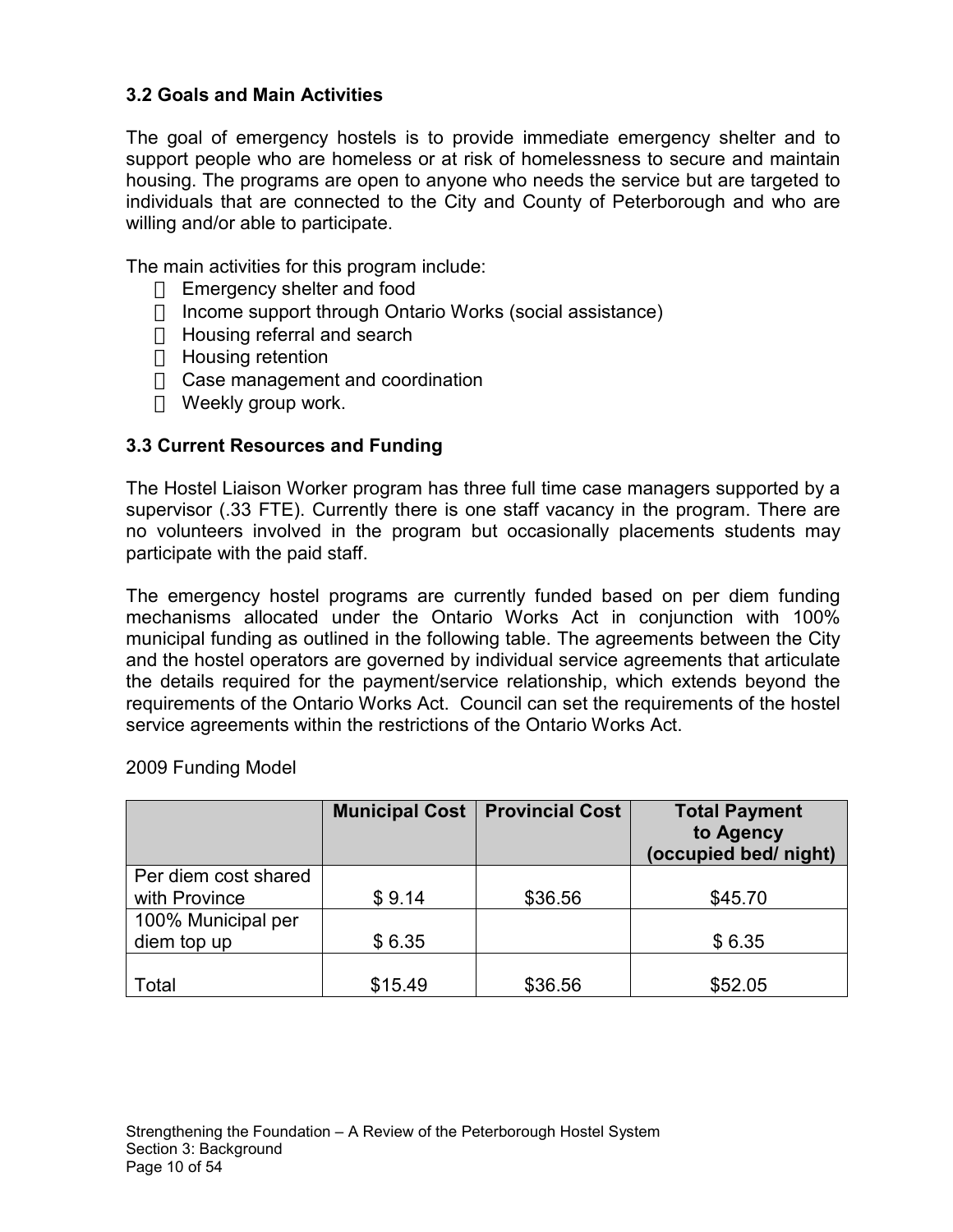The 2009 approved municipal budget for the hostel programs (transfer payments to the hostels and the hostel liaison workers) follows:

|                                        | <b>Provincial</b><br><b>Municipal</b> |         |                   | Total   |               |  |
|----------------------------------------|---------------------------------------|---------|-------------------|---------|---------------|--|
| <b>Description</b>                     | <b>Cost share</b>                     |         | <b>Cost share</b> |         | <b>Budget</b> |  |
|                                        |                                       |         |                   |         |               |  |
| <b>Hostel Liaison Workers Salaries</b> |                                       |         |                   | 64,229  | 64,229        |  |
| <b>Employee Benefits</b>               |                                       |         |                   | 17,342  | 17,342        |  |
| <b>Brock Mission Per Diem</b>          |                                       | 392,010 |                   | 177,938 | 569,948       |  |
| Cameron Per Diem                       |                                       | 39,120  |                   | 63,540  | 102,660       |  |
| Yes Per Diem                           |                                       | 294,008 |                   | 133,453 | 427,461       |  |
| Non-OW Client Supports                 |                                       |         |                   | 5,000   | 5,000         |  |
|                                        |                                       |         |                   |         |               |  |
|                                        | \$                                    | 725,138 | \$                | 461,502 | \$1,186,640   |  |
|                                        |                                       |         |                   |         |               |  |
|                                        |                                       |         |                   |         |               |  |
| <b>Municipal Cost Share</b>            |                                       |         |                   |         |               |  |
| City                                   |                                       |         |                   | 291,502 |               |  |
| County                                 |                                       |         |                   | 170,000 |               |  |
|                                        |                                       |         |                   |         |               |  |
|                                        |                                       |         |                   | 461,502 |               |  |
|                                        |                                       |         |                   |         |               |  |

Effective December 1, 2009 there will be a 2% increase to the provincial per diem rate.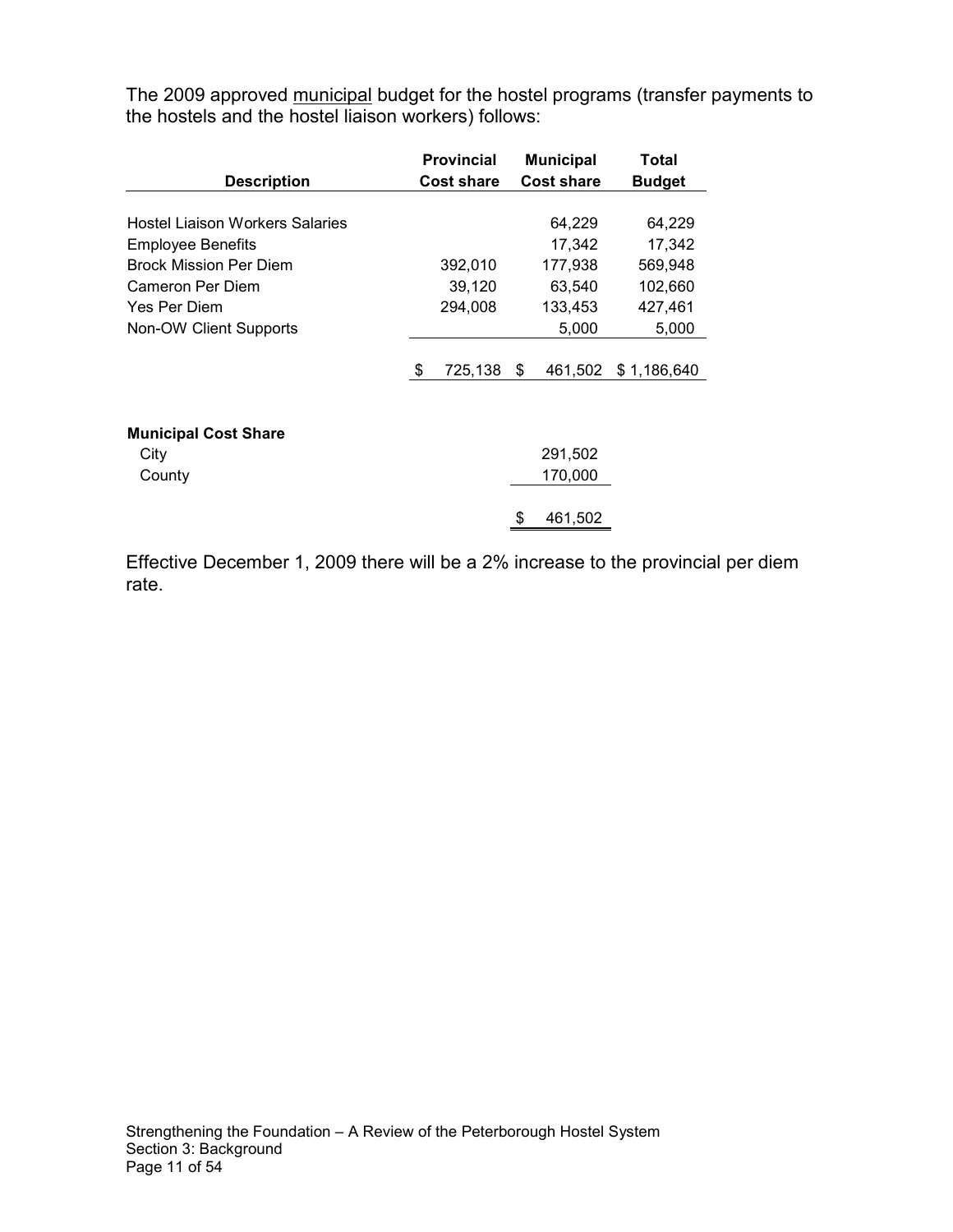# <span id="page-11-0"></span>Section 4: Hostel Review Process/Methodology

The hostel report framework is illustrated in the following diagram.



Strengthening the Foundation – A Review of the Peterborough Hostel System Section 4: Hostel Review Process/Methodology Page 12 of 54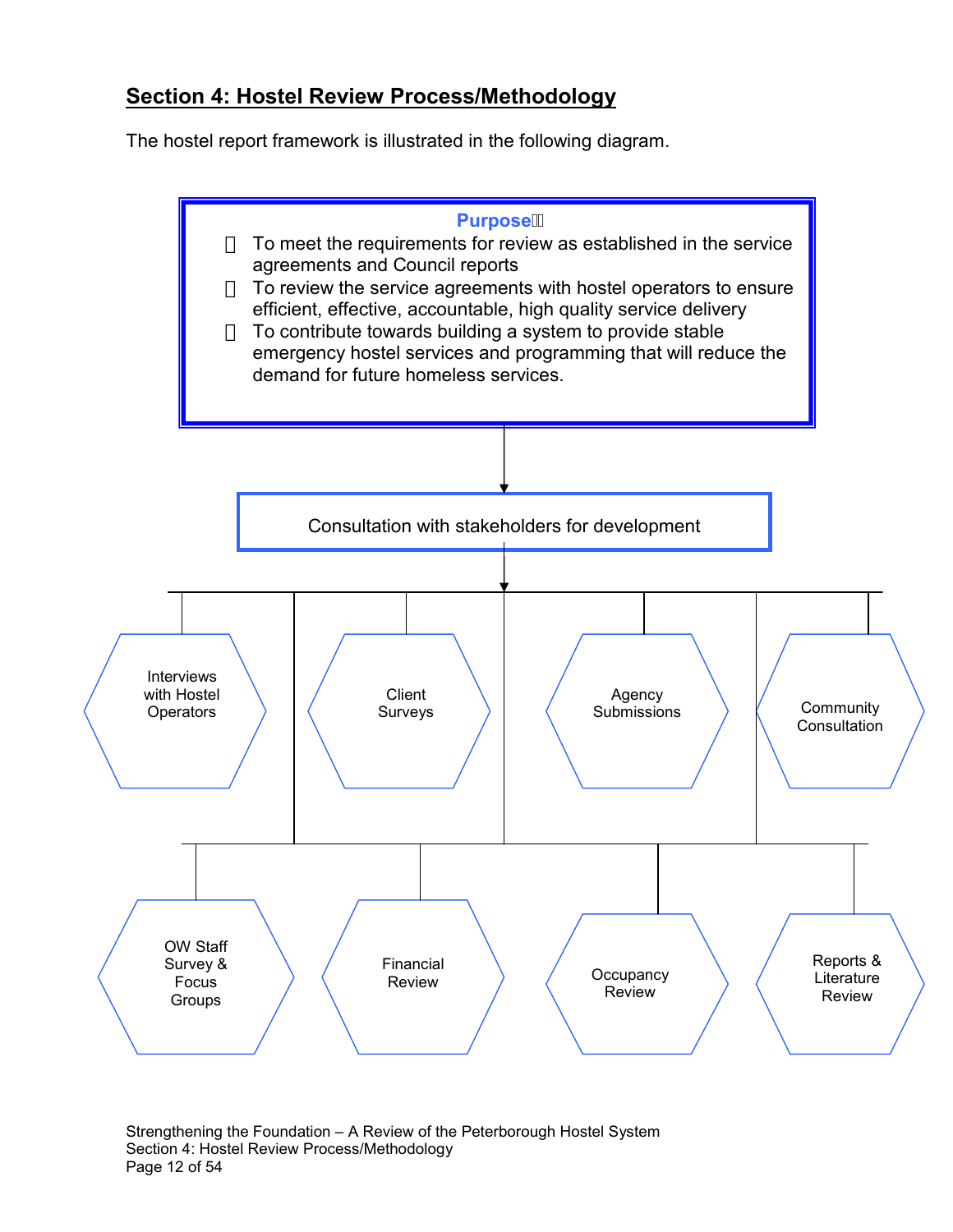# <span id="page-12-0"></span>4.1 Consultation in Development

The hostel review framework, including the purpose, principles, scope and methodology, were developed with input from community stakeholders. The first draft of the review framework was presented and discussed with the Homelessness Support Services Coordinating Committee. This committee consists of senior staff of Brock Mission, Canadian Mental Health Association, City of Peterborough Housing and Social Services divisions, Community Counselling and Resource Centre, FourCAST, Peterborough and Lakefield Community Police, Peterborough Social Planning Council and Youth Emergency Shelter. Amendments to the review framework were incorporated based on the input from the committee. In addition, the revised hostel review framework was presented and discussed with front line staff at the Housing Worker Network. This group provided key insights into communication strategies, which helped to form the consultation and communication plan. The input from community stakeholders facilitated this review and added to the quality of the final product.

# 4.2 Reports and Literature Review

The hostel review started with an examination of the available literature on hostel programs. Reports, bylaws and sample service agreements were requested from a number of municipalities. Some of the information has been used in the compilation of this report and a significant resource list has been compiled for future community planning.

# 4.3 Input from Stakeholders (Clients, community, agencies, hostel operators and staff)

A number of mechanisms were developed to encourage input from stakeholders. The priority was to gather client and hostel operator input. A client survey was mailed to all Ontario Works recipients. In addition to providing the survey directly to clients via mail, the survey was also available on the City website, and through the following agencies and advocates:

 Brock Mission Cameron House Canadian Mental Health Association Carol Winters **FourCAST**  Havelock TEACH Centre Housing Resource Centre Native Friendship Centre Ontario Disability Support Plan Our Space Drop in Centre Peterborough Community Legal Centre Rural Outreach Centre (ROC) Buckhorn Youth Emergency Shelter YWCA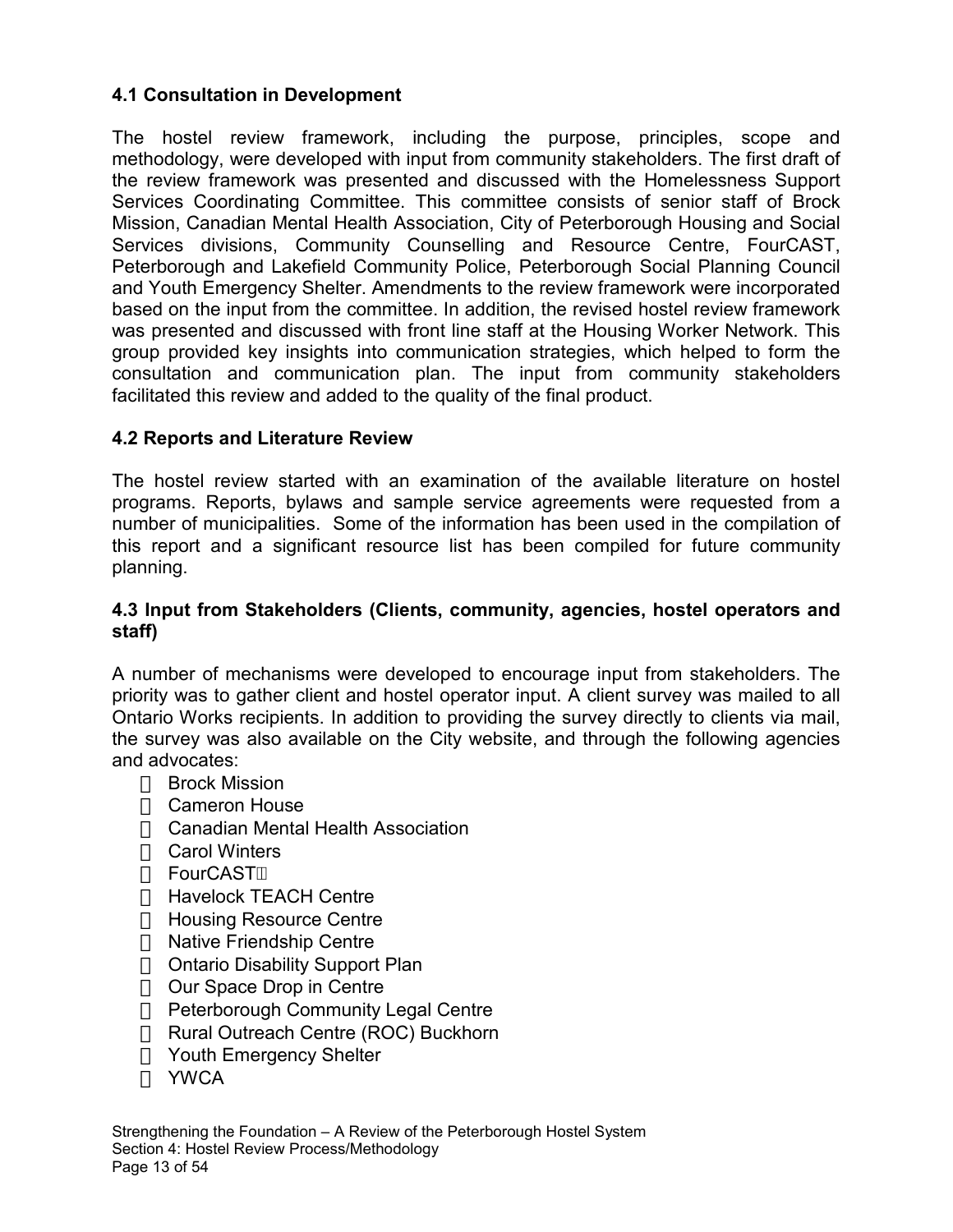<span id="page-13-0"></span>The survey focused on client needs, the quality of service and suggestions for improvement. Community agencies were also provided the opportunity to present submissions focusing on their awareness of client needs, quality of service and suggestions for improvement. Clients, agencies and the general public were invited to attend two community consultations that were held at the Peterborough Public Library to discuss the hostel system. These consultations were advertised through similar mechanisms to the client survey.

In addition to client and community participation, input was also sought from hostel operators and Social Services staff. Individual interviews were held with hostel operators, and focus groups were held with key Social Services staff. All Social Services staff were provided with the opportunity to complete an online survey similar to the survey completed by clients.

# 4.4 Financial and Occupancy Review

To complete the collection of information for the hostel review, financial and occupancy data was analyzed. The financial review included a review of the hostel operators financial statements and meetings with the operators to determine the cost of delivering services and to establish minimum funding levels to ensure viability of the programs. The review also included an examination of municipal and provincial funding.

The occupancy review of the hostels was designed to determine the demand for each type of hostel over the last 5 years as well as to collect some basic demographic information. The demand for hostel related service delivered by the Social Services division through the hostel liaison workers was also examined. Every attempt was made to identify the people that the system was unable to serve by assessing the volume of chronically homeless individuals and those supported through the after hours program whose needs could not be met in the traditional system. It is recognized that this review is unable to accurately capture information about the individuals that are not served by the system but who may benefit from the services.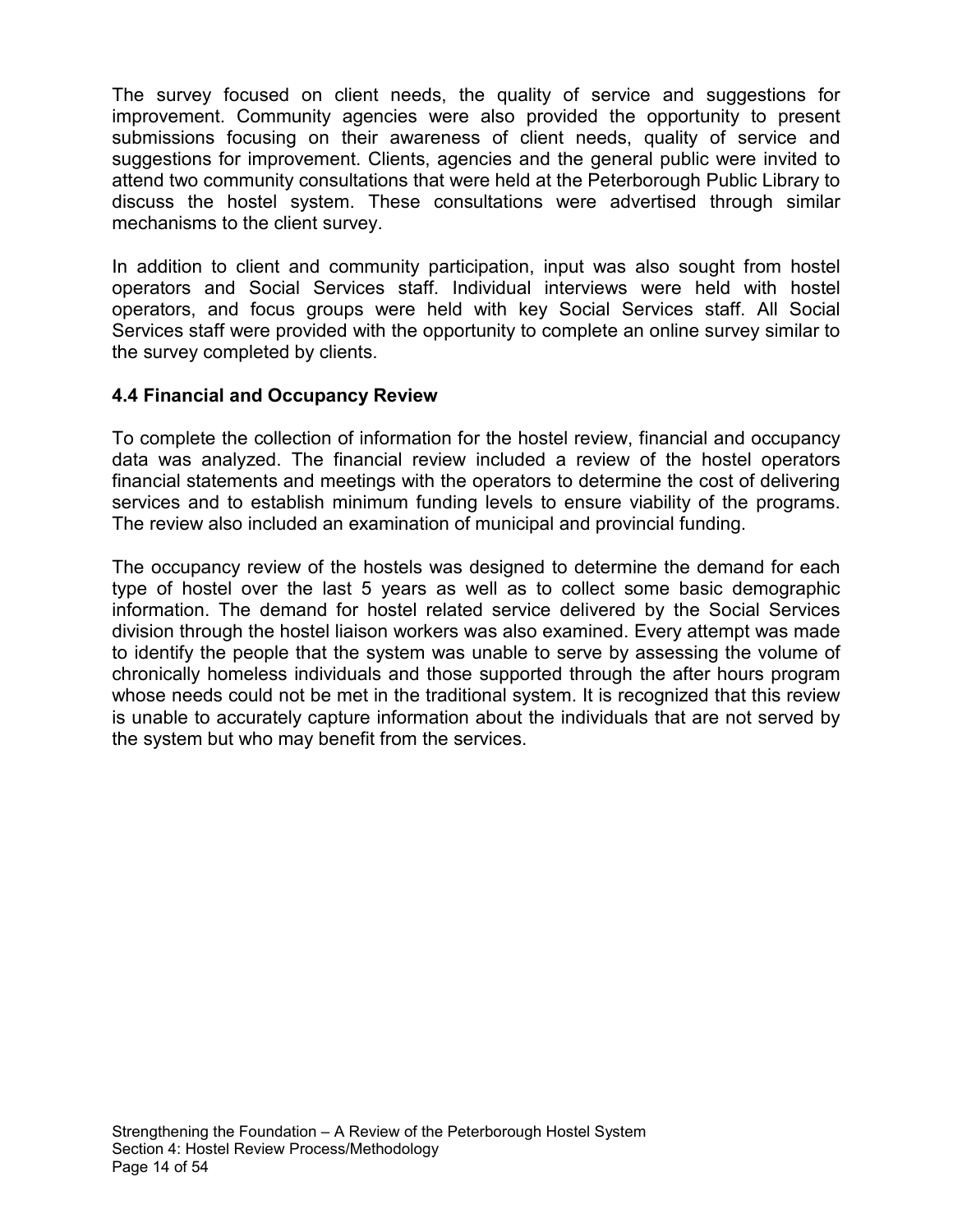# <span id="page-14-0"></span>Section 5: Findings

A variety of mechanisms were utilized to gather the findings for this report, including surveys, interviews, focus groups and written submissions. The following section outlines the key findings with some additional information attached as appendices.

# 5.1 Report and Literature Review

A review of current local, provincial, national and international literature was completed. Innovative practices can be found and the readings spark healthy discussion, but the solutions to the concerns regarding the hostel system in Peterborough will largely be "made in Peterborough". The collection of service agreements and service standards supplied by other municipalities will support the required revisions to the service agreements in the implementation stages of the report recommendations. Volumes of reports, more directly related to the larger system issues regarding homelessness, are now available for future community planning.

# 5.2 Client Survey

This section includes the client survey results investigating residency circumstances prior to staying at a hostel, quality of service from the hostels and the Social Services Division as well as resident recommendations for improvement. The original survey is attached as Appendix A.

There were 3103 surveys mailed to Ontario Works clients and 309 surveys were returned though not all respondents had experience with the hostel system. Eighteen (18) of the 309 surveys returned were submitted electronically via the city's web site. Though every effort was made to facilitate the return of surveys from hostel residents, only 39 respondents had stayed in the hostels. Due to the limited response from hostel residents the survey does not provide statistically significant information but it does provide some information about the quality of services and the individual comments, in combination with other methods of research, help to identify areas for improvement.

Of the 39 respondents that had stayed in a hostel, this table shows which emergency hostel they stayed in, in the past year:

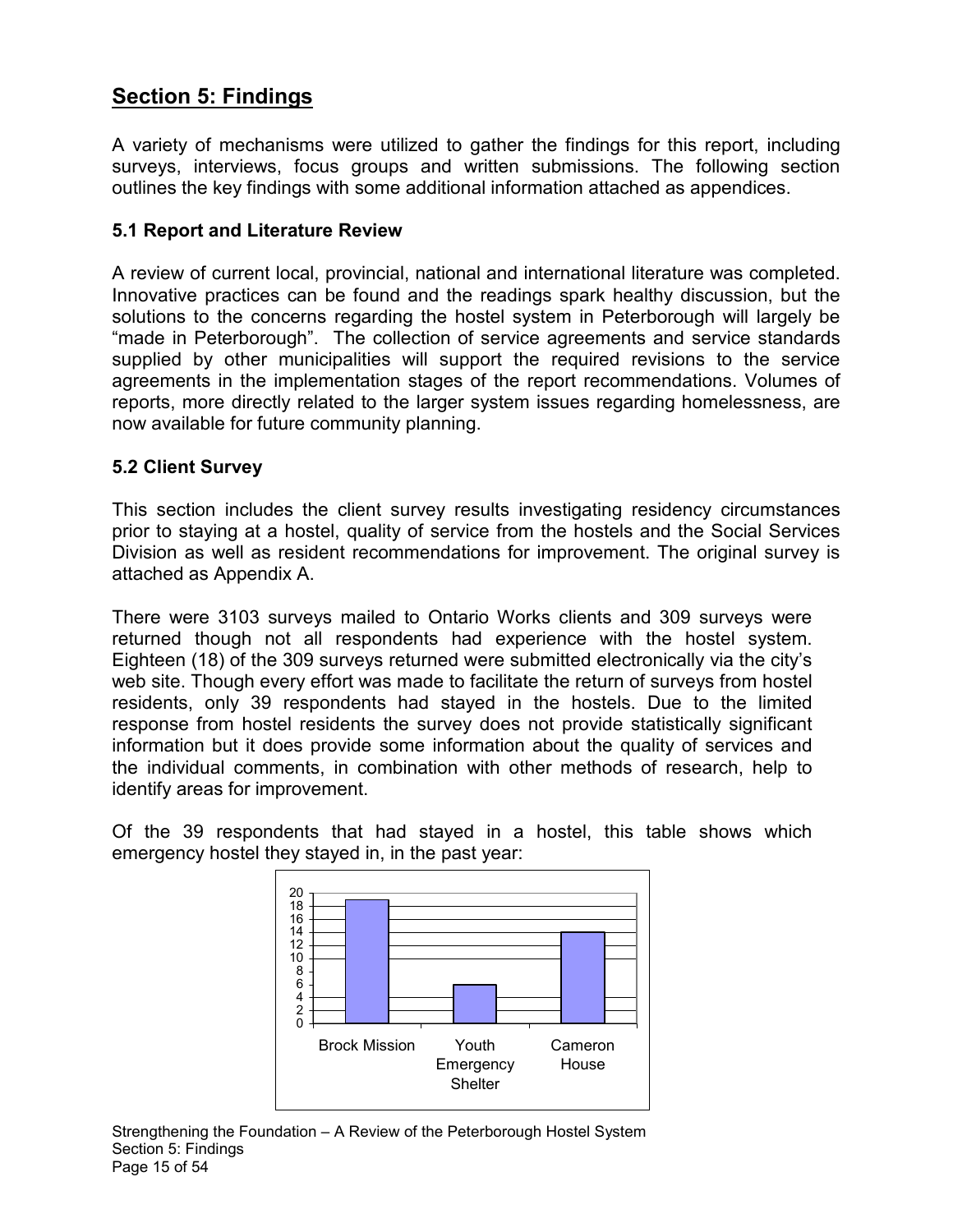# Residence History

There was a considerable difference between the accommodation patterns of males and females immediately prior to entering the hostels. Females were more likely to have been living with family and friends prior to entering a hostel whereas males were more likely to be living in rented or owned accommodations prior to entering the hostel. This difference in residency may indicate that different outreach and programming approaches are appropriate.



The following graph reflects the results of the question "How long did you stay there before you entered the hostel?" Motels and friends are generally short-term stays whereas staying with family or in a rental or ownership situation tends to be longer term. A small number of individuals spend considerable time on the street.

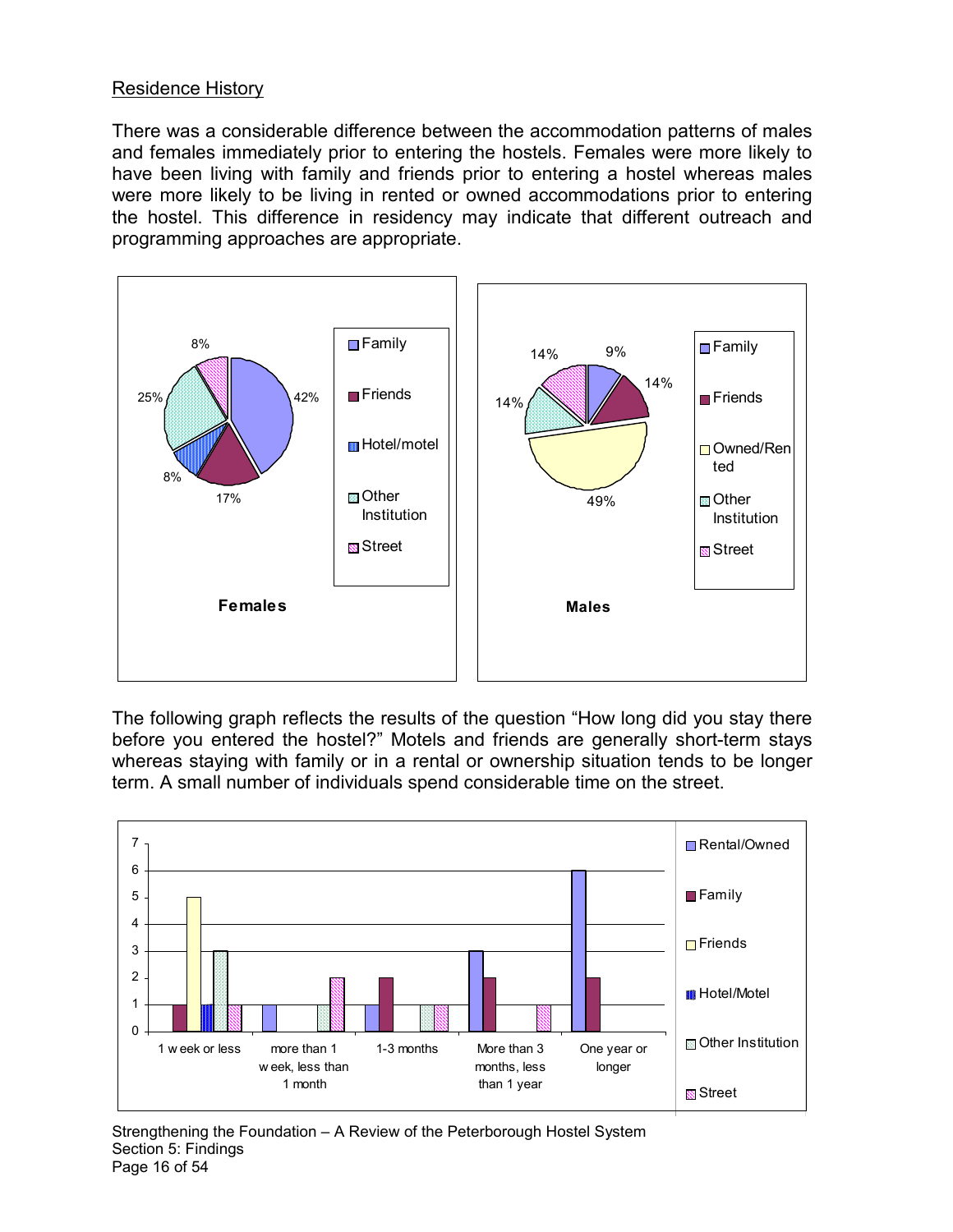# Hostel Service

Respondents were asked to rate the quality of service received while residing at the hostel.



Seventy-one percent (71%) of residents stated that the quality of service at the hostel was excellent or good, though 47% of the respondents stated that the "feeling" of comfort was fair or poor. YES and Cameron House reported a higher feeling of comfort than Brock Mission residents. Anecdotal evidence suggests that the lower feeling of comfort at Brock Mission may be related to the dorm style sleeping arrangements compared to shared bedrooms in the other hostels. The quality of service responses presented by hostel are available in Appendix B.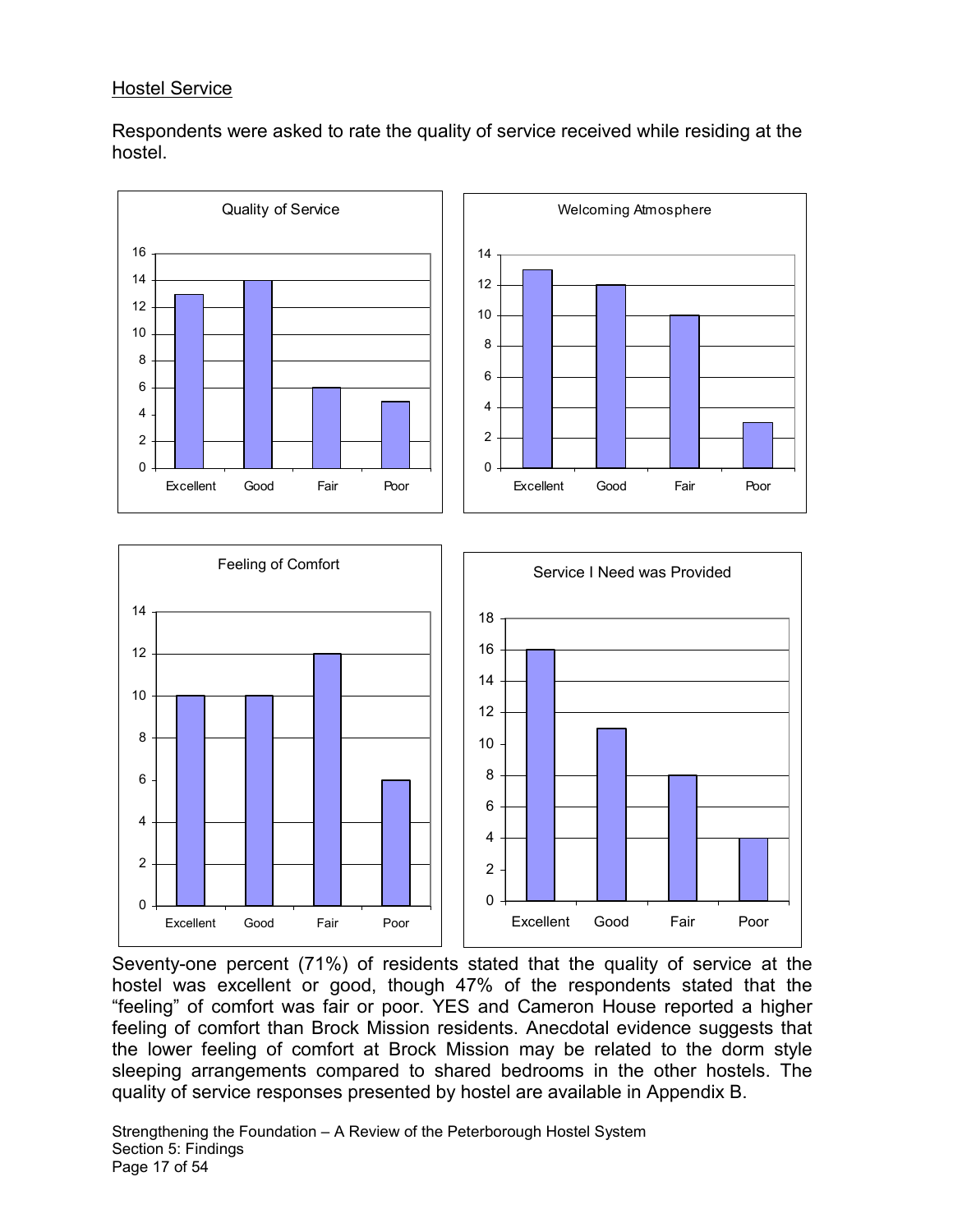The following chart represents supports that respondents think are important to receive at a hostel:



The supports that respondents think are important were also sorted by each individual hostel (Appendix C). The needs identified by clients are fairly consistent across the hostels, though education support is a higher priority at YES.

# Ontario Works Service

The following graph indicates the results of the question: "Did you meet with an Ontario Works caseworker at the hostel?"

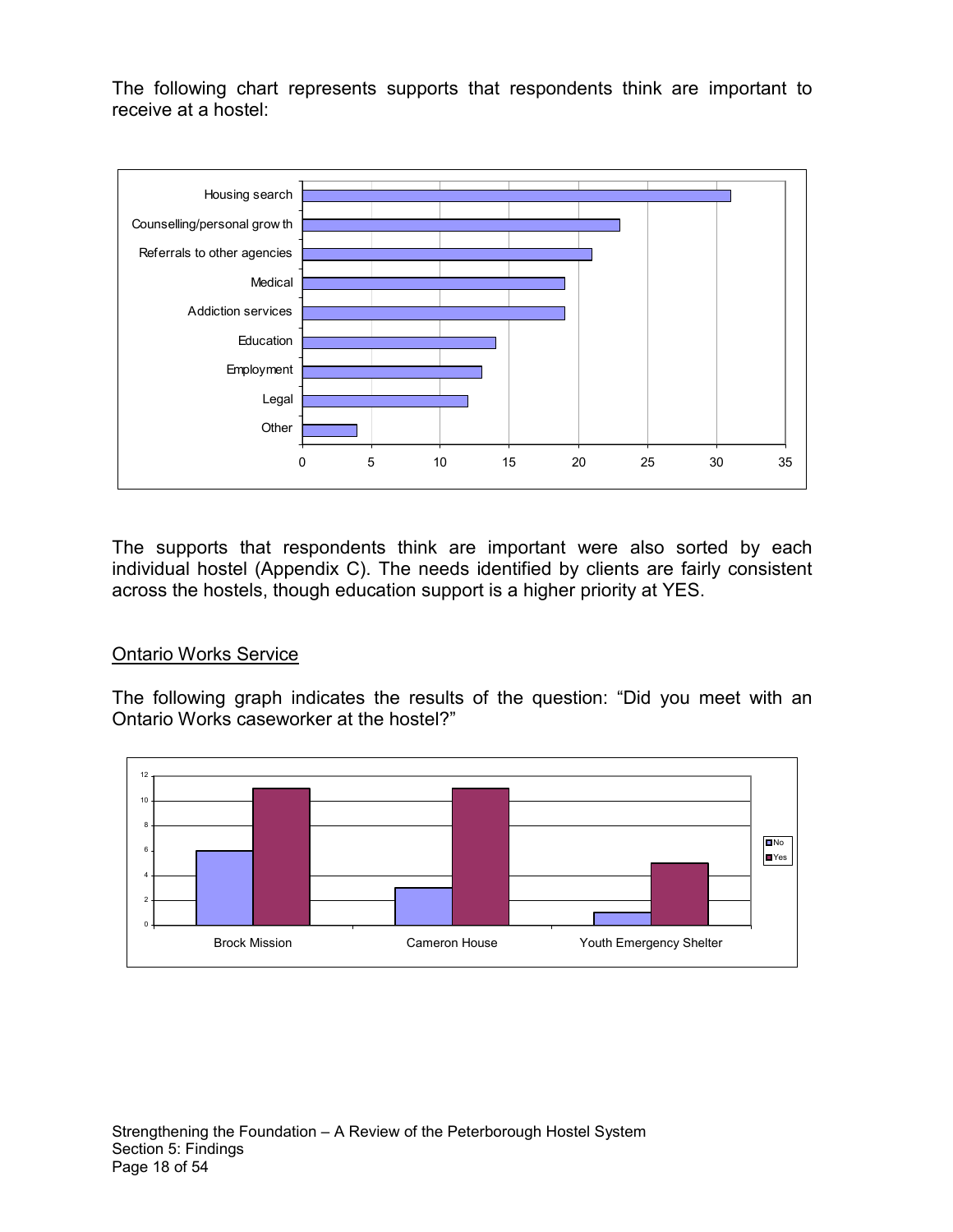When you met with an Ontario Works caseworker, what did you discuss?



Question: Please rate the quality of service you received from the Ontario Works Caseworker?



Eighty-nine percent (89%) of respondents indicated that the quality of service delivered by the Ontario Works caseworker was good or excellent. Sixty-eight percent (68%) of respondents felt that the Ontario Works caseworker helped to improve their situation.

The final question on the client survey asked, "If you could redesign the hostel system to be the way you think it should be, what changes would you make?" The following are a representative selection of the responses:

 "At least 2 staff on at least from 7 am to 11 pm. More church involvement. Workshops or support groups (crafts, music, volunteer program). Community involvement."

 "More help seeking affordable housing – not just lists – actually finding somewhere to live instead of a tent."

"No alcoholics or drugs allowed…"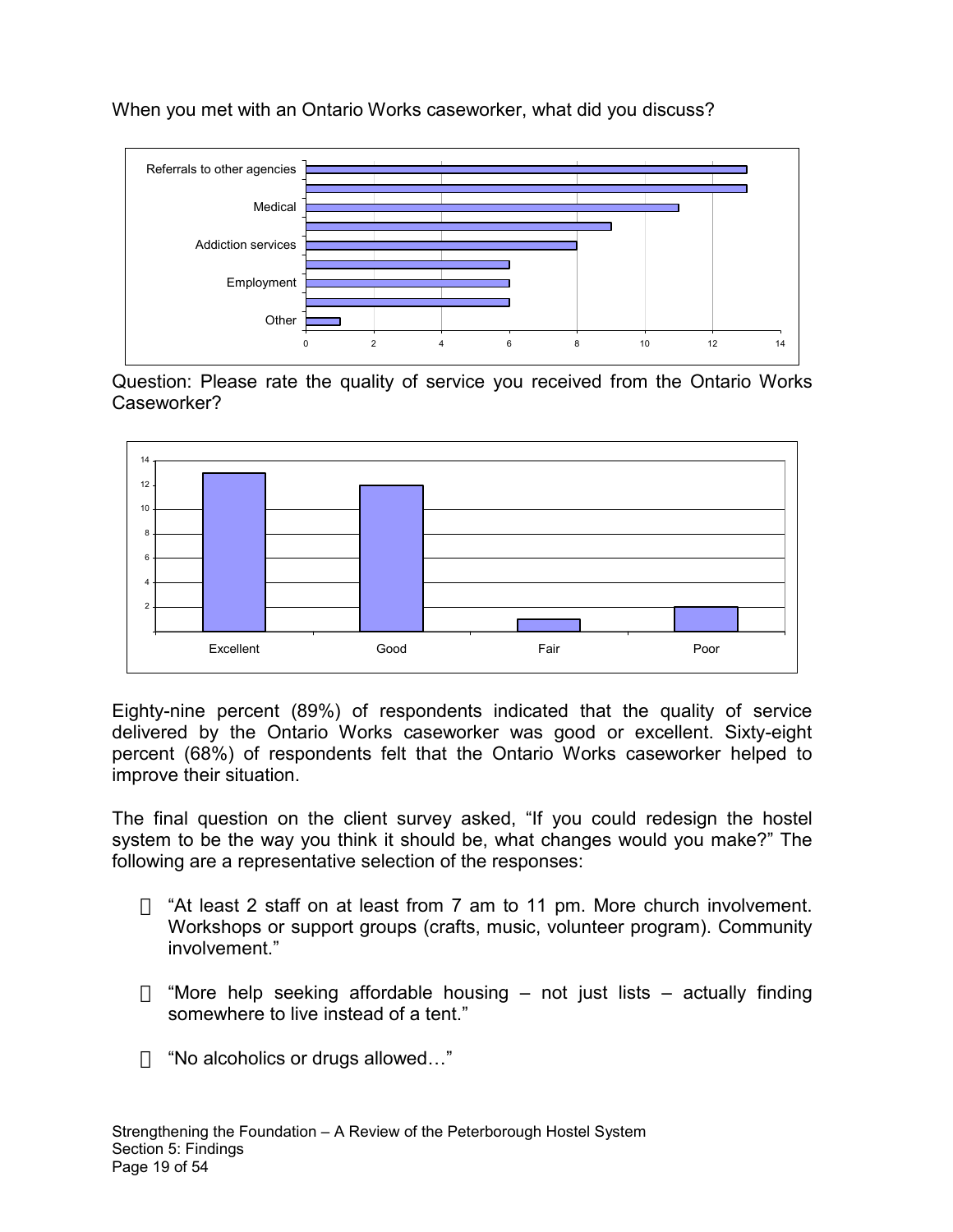"Better security/such as cameras on entrance common areas because of theft of property/people not staying at mission\* coming and going as they please drugs being sold & bought on mission property. More police presence."

 "I don't believe I would change anything. The staff was most helpful & considerate. They helped me start over in a positive direction in a time it was most needed. My respect and many thanks to everyone there."

"Have listings and help for apartments."

"More one on one counselling based."

 "More strict about patience, courtesy and behaviour of the ones staying there."

"Need two people on at all times – safety concerns."

"Safety of users of service."

"Better security. Not like a prison but to make one feel safe."

"More money for those that need the help."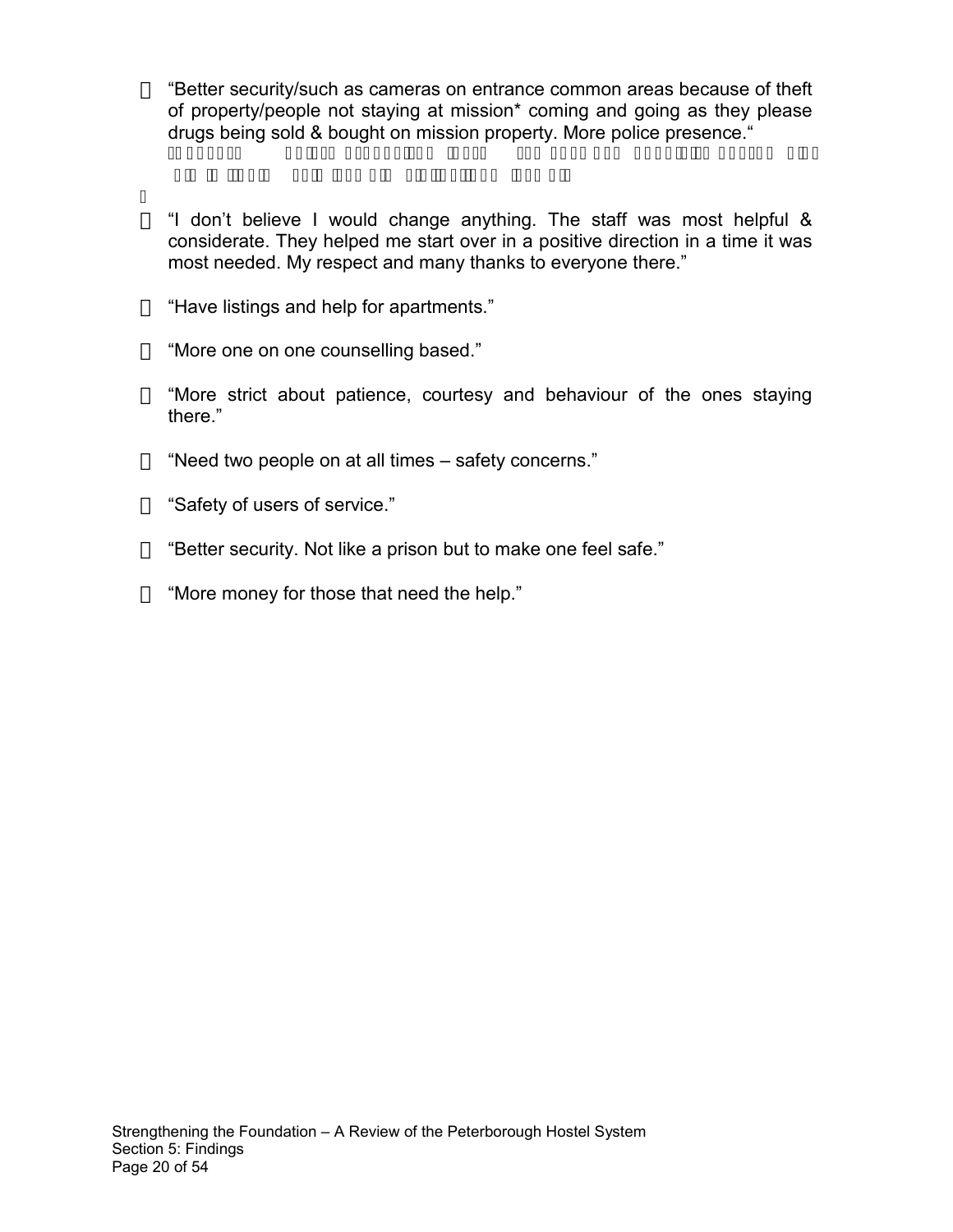# <span id="page-20-0"></span>5.3 Community Consultation

The community consultation was held in mid July at the City of Peterborough Public Library. Thirty-four people attended the consultations. Three key questions were posed:

- 1) What is your positive assessment of the current hostel system?
- 2) What are your concerns, and criticisms of the present system?
- 3) What are your suggestions and plans to improve the present system?

The discussion was facilitated by City staff and all ideas were recorded. Participants were asked to rank the suggestions and plans for improvement. Appendix D provides tables with the raw data containing the responses and relative ranking. The following chart provides a summary of the suggestions grouped into 7 broad categories. Any suggestions that had less than 2 votes were grouped as "other".



# **Training**

 Approximately 1/5 (18%) of the priority suggestions and concerns centered around the training of staff and volunteers who work within the hostel system. Recommended areas of focus for training included mental health, addictions, sensitivity, empathy, diversity, and compassion.

# **Privacy**

 Another key concern identified through the consultation process focused on a lack of privacy for residents of the hostels. Recommendations included establishing hostels that are not dorm style sleeping and providing each guest with their own sink, desk and door. Some of the suggestions for privacy are linked to the suggestions concerning physical space.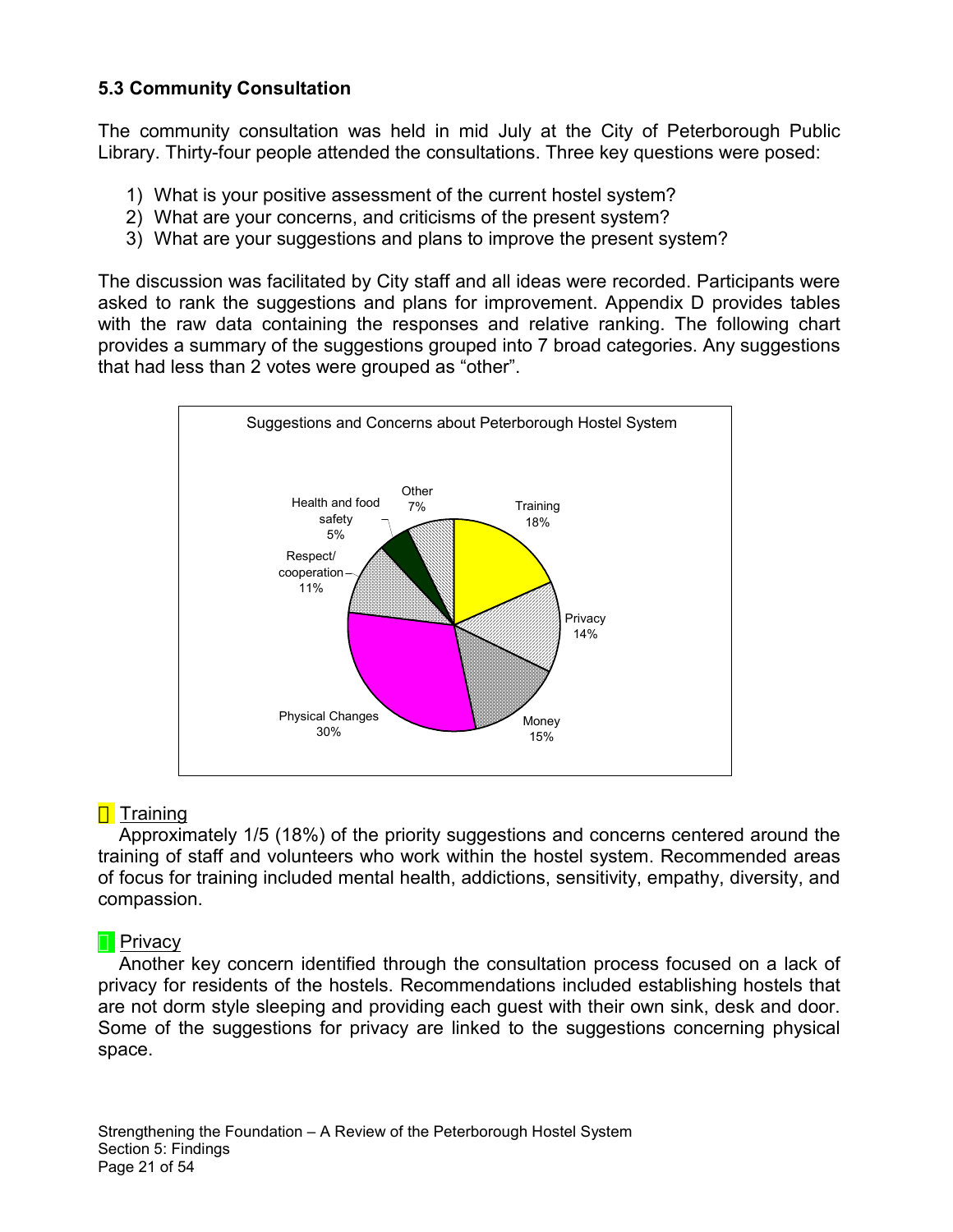# **Money/Funding**

 The fourth highest priority identified at the community consultation, with 15% of the votes, was concerned with core funding for services including adequate food, mental health supports and other poverty and hostel issues. Attendees at the consultation encouraged the City to evaluate the priority of poverty related funding.

# **Respect and Cooperation**

 A common theme in discussion with the community was the importance of respecting others. People expressed the value of open communication, understanding and acceptance, regardless of religious attachments. The importance of an impartial resolution process that focused on listening, accountability, and safety became part of the discussion centered on respecting the individual.

# Health & Food Safety

 A smaller group of suggestions that received 5% of the priority votes concerned the importance of safe food handling guidelines, hand sanitizers and regular public health inspections

# Other (did not include more than 2 votes)

Includes:

- Transparent complaint process involving  $3<sup>rd</sup>$  party agencies
- Board of Directors should include a broad spectrum of people
- Set up a process so that pets are not a barrier for people to enter the hostels
- City of Peterborough staff should do unannounced visits to programs
- Harm reduction should be part of emergency hostel services

# Physical Changes

 Suggestions for physical changes in the hostels were the highest priority concern identified at the consultations.

Suggestions included:

- Separate place for women with children/families
- Minimum barrier place for people to go (wet/damp hostel)
- Separate Our Space from Brock
- Get rid of hostel beds that are available from 9 pm to 9 am only
- More transitional housing
- Develop transitional housing at Brock site (think and participate in continuum of housing)

Given the extent of the discussion and the priority identified for physical changes, this information has been further analyzed to identify which physical changes are most desired.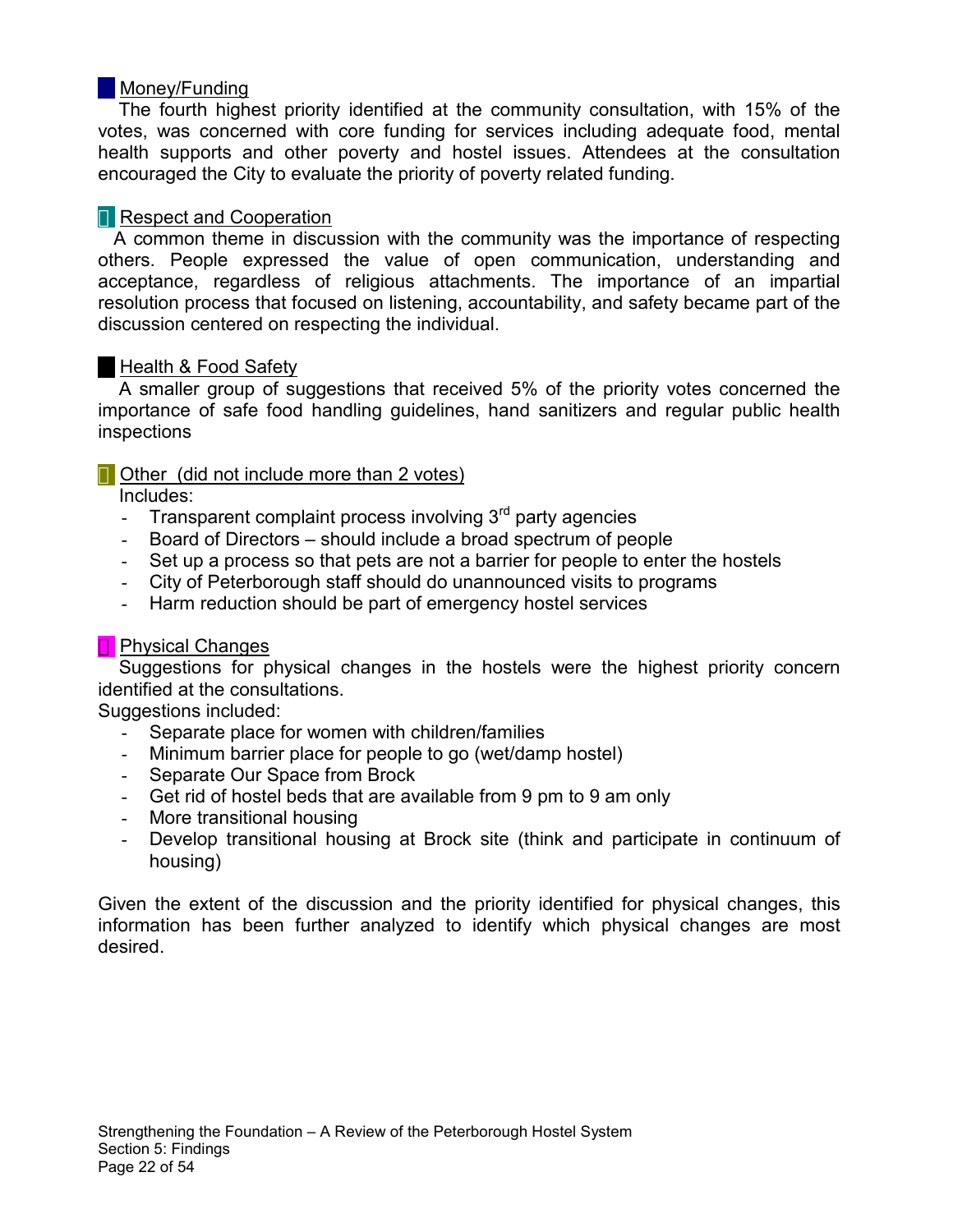

Almost 37% of the individuals attending the consultation ranked the minimum barrier hostel as priority within the context of physical changes, followed by a separate hostel for women with children/families. A minimum barrier shelter has few rules in order to be as inclusive as possible for residents. It includes allowing intoxicated individuals access to the shelter. Some hostels even serve alcohol within the hostel.

It was expressed by some individuals that combining youth with women and families was inappropriate. Ten respondents indicated that they would like a separate place for women with children and families.

A total of 34 people attended the consultations and this summary represents the information provided by those individual that were engaged in the process but may not be representative of the overall community.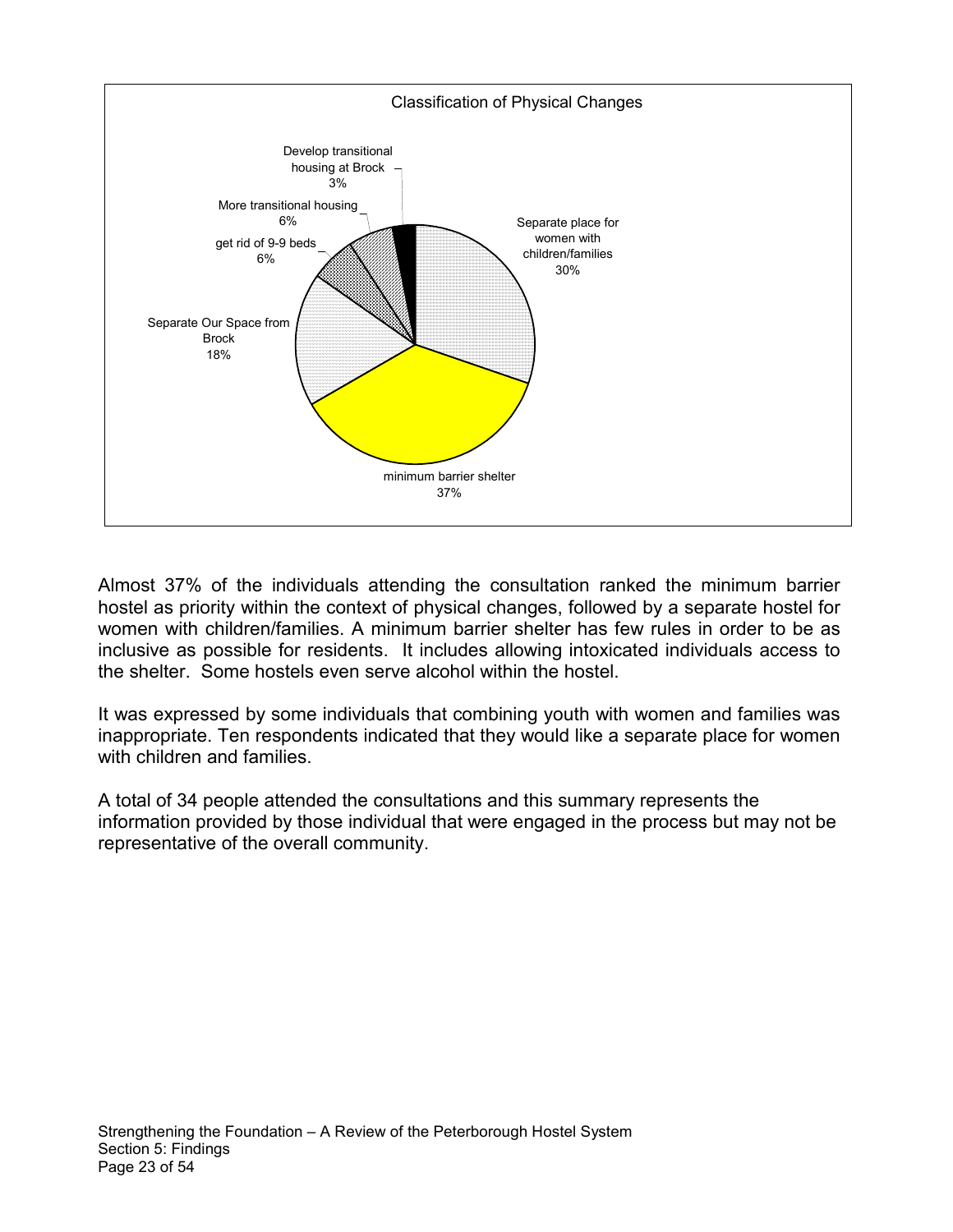# <span id="page-23-0"></span>5.4 Community Agencies and Hostel Operator Feedback

Several agencies and the hostel operators provided comments for the hostel review. Concerns expressed by agencies, including the hostel operators, often echoed the feedback and concerns expressed in the client survey findings and from community consultations. A few of the comments and concerns submitted by agencies moved beyond the scope of this review. Any comments beyond the scope of the review have been forwarded to the appropriate city staff for consideration outside of the review process. Some concerns articulated within the agency submissions were based on misinformation or miscommunication and in addition, remarks included requests for better communication between agencies. Continued efforts should be undertaken to enhance the communication between agencies, the Social Services Division, the residents and the public.

Feedback from agencies and hostel operators covered a wide range of topics including the role of staff and intensive case management, system barriers, service standards, funding concerns, and alternative hostel models. Not all agencies provided comments in all areas and not all agencies held the same views but the following serves as a summary of the key discussions.

# Roles of Staff and Intensive Case Management

The role of Hostel Liaison Workers (front line City staff working with the homeless and hostel population) and the role of residential care workers (front line staff employed by the hostels) was a source of some confusion and there was some duplication of services. The residential care workers had the closest proximity to the hostel residents and therefore had the easiest approach to deliver service to residents. The residential care workers were unable to follow up with hostel residents after they were established in the community or to provide proactive interventions to avoid homelessness due to the sitespecific nature of their jobs. Hostel liaison workers were the only staff able to determine OW eligibility. The following figure represents the overlap identified between the front line roles.



Strengthening the Foundation – A Review of the Peterborough Hostel System Section 5: Findings Page 24 of 54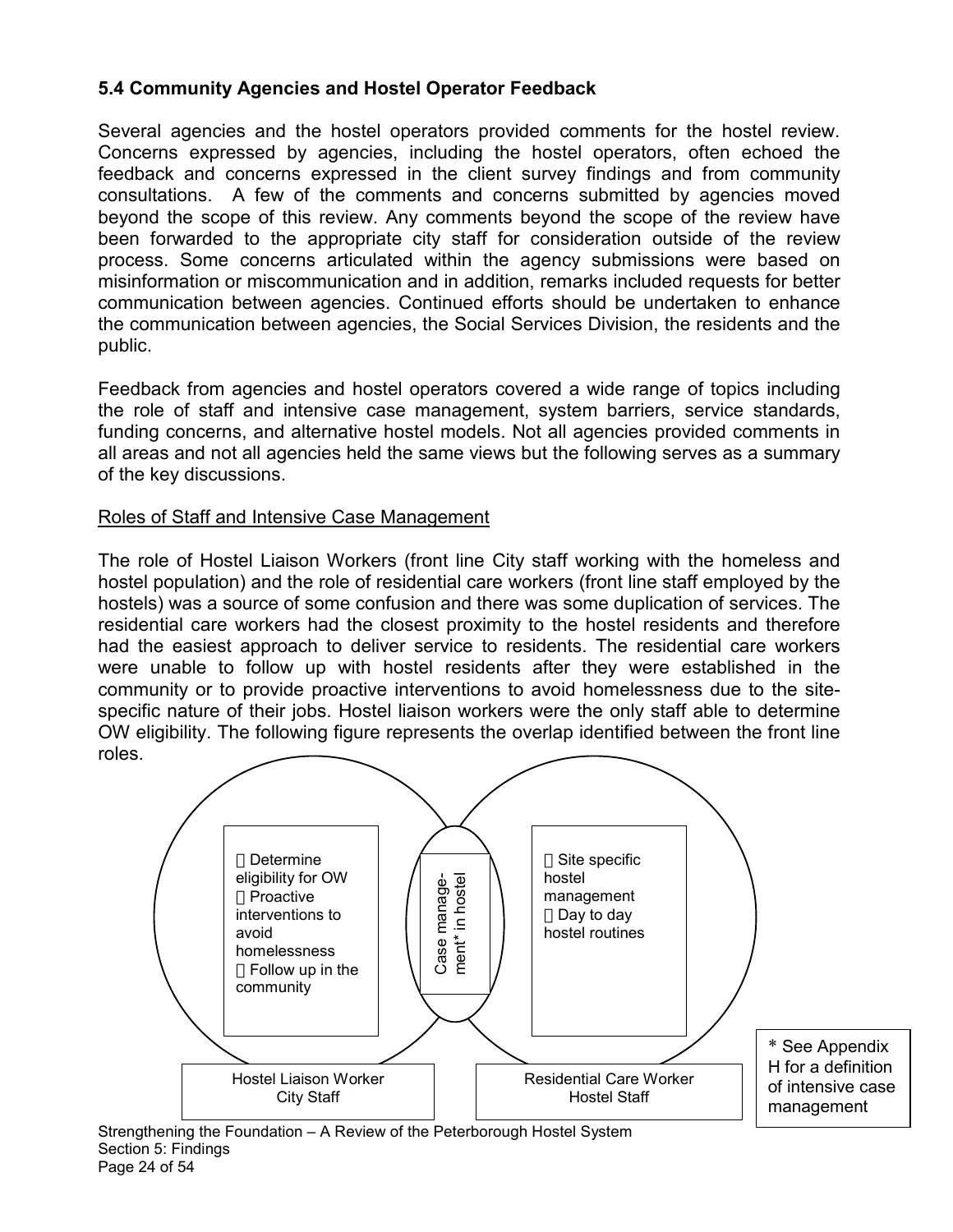There were many positive comments about the effectiveness of intensive case management practices when engaged with residents struggling with housing issues. There were concerns about the faith-based nature of some case management practices, but these concerns could not be substantiated when discussed with hostel operators. Anecdotally, the level of intensity of case management matched with the level of need and was seen as a key indicator for a successful outcome.

# System Barriers

A number of bureaucratic rules were seen as barriers to the delivery of service. Some of the rules are needed but others could and should be reviewed. For example, hostels are required to provide the Social Services Division with fire inspection reports and now, as a result of this report, the inspection reports can be provided directly to the Social Services Division from the Fire Department, removing an unnecessary step. Hostel operators also questioned the need for audited financial statements instead of the less expensive review engagement. In keeping with other municipal grant programs and given the level of funding and the recommended base funding formula, the existing service agreement requirement for annual audited statements remains unchanged.

Concerns were also expressed regarding the resources required to complete an intake assessment and the lack of funding on the day of intake. Other areas of concern included requiring homeless youth under 18 to attend school as a condition of eligibility and retaining a bed for individuals who are attempting a phased in reconciliation with family. It was recognized that the hostel program within the Ontario Works Act has significant room for discretion and that the full available discretionary decision making was not always applied on a case by case basis.

# Service Standards

There was consistent support for the existing City Service Standards for the operation of the hostels but concern was expressed about the level of funding required to achieve the standards. City staff are accountable to monitor the standards, but some concerns were expressed by outside agencies, as City staff have not effectively communicated the standards and monitoring process to outside stakeholders. This appears to be largely a communication shortfall rather than a process shortfall.

# Funding Concerns

Community agencies expressed the need for stable core funding for hostel operations but hostel operators provided additional details regarding specific funding issues. Hostel operators expressed concerns about the fluctuation of cash flow depending on occupancy. The hostels are required to always be ready to receive residents and so the costs are fixed, but the hostel operators are only paid when a resident spends the night. The peaks and valleys of revenue, combined with steady expenses on a tight budget is problematic for hostel operators. Hostels manage within the constraints of their revenue and operators expressed concern regarding the lack of ability to deal with maintenance. More details regarding the hostels' financial situation are identified in the financial findings section.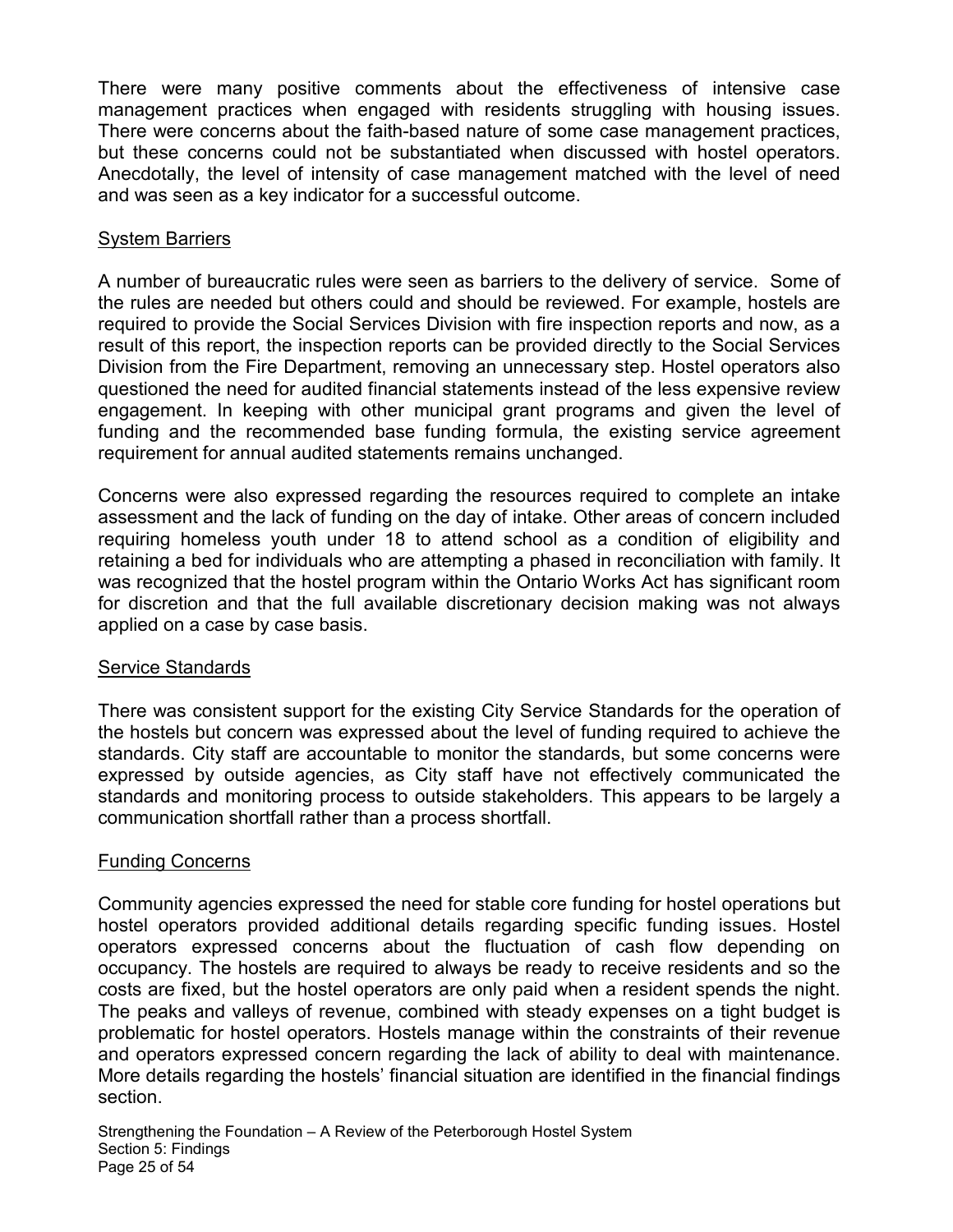# <span id="page-25-0"></span>Alternative Hostel Models

Community agencies identified a number of alternatives or additional emergency hostel models/types they would like to see developed in Peterborough. Requests included more hostels that can serve individuals with mobility impairments, separate specialized hostels for youth and families, a minimum barrier hostel and more hostels that provide a continuum of housing. The continuum approach has been demonstrated at YES, as it provides emergency shelter on Brock Street and then second and third stage housing with progressively less supports at other locations. The approach of providing a diminishing level of support through different housing alternatives is also being implemented at Cameron House.

# 5.5 Social Services Staff

To gather information from Social Services staff a focus group was held with staff working in the hostel program and a questionnaire was circulated for all staff to provide input. The hostel staff spent considerable time discussing the hostel liaison worker and other related roles as well as the value of intensive case management. Intensive case management was clearly identified as an important component of the hostel program by both the hostel staff and other Ontario Works staff. The hostel liaison workers identified some changes that they would like within the program. Desired changes include more interaction with other housing and homelessness related agencies and more individual case planning with more client supports. Staff also identified the need for more transitional and residential style housing, particularly for single men. In general, Social Services staff felt that intensive case management was an important component for a successful program and that hostel clients needed a safe, clean place to live while receiving additional supports to secure and maintain housing.

# 5.6 Occupancy Review

The occupancy review was designed to determine the demand for each type of hostel.

The occupancy of the hostels can be measured by how many days a bed was occupied. The first chart represents the occupancy of all hostels combined over the last five years. There is ongoing variability in hostel occupancy that does not follow seasonal trends. Generally, overall usage declined between 2005 and 2008 but increased in 2009.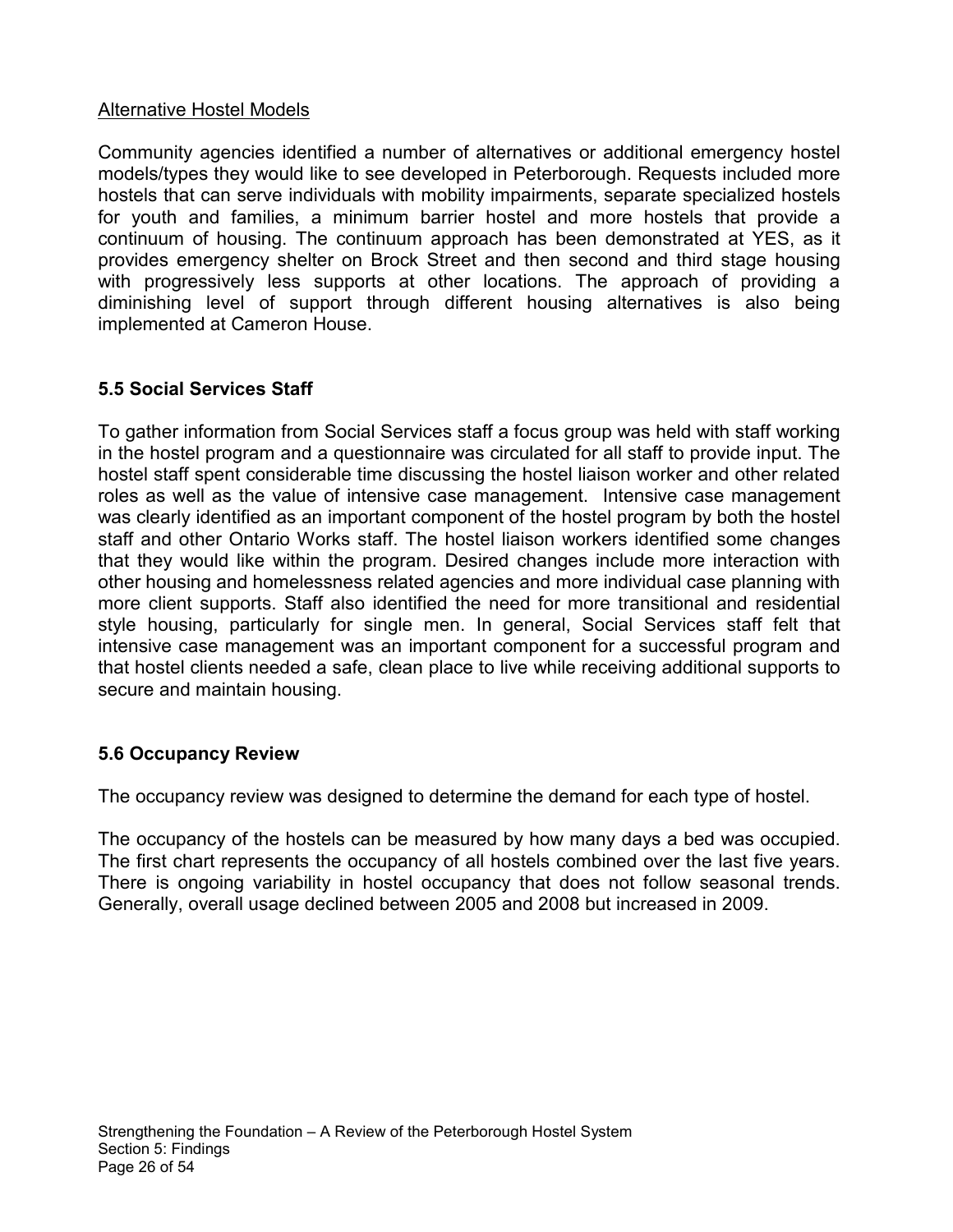

The following charts represent the occupancy of each of the hostels over the last 5 years. Types of services offered at specific hostels have varied over the last 5 years. Children stayed at Cameron House until February 2008 but now the hostel is exclusive to single females. Prior to February 2008 Cameron House's maximum capacity was 20 beds/night (approx 600 beds/month) but the current contract allows for a capacity of 10 beds/night or approximately 300 bed nights per month. Cameron House has been running close to or above capacity recently but a new homelessness program that will provide a semiindependent living program and additional housing units at Cameron House should alleviate the capacity concerns.



#### Strengthening the Foundation – A Review of the Peterborough Hostel System Section 5: Findings Page 27 of 54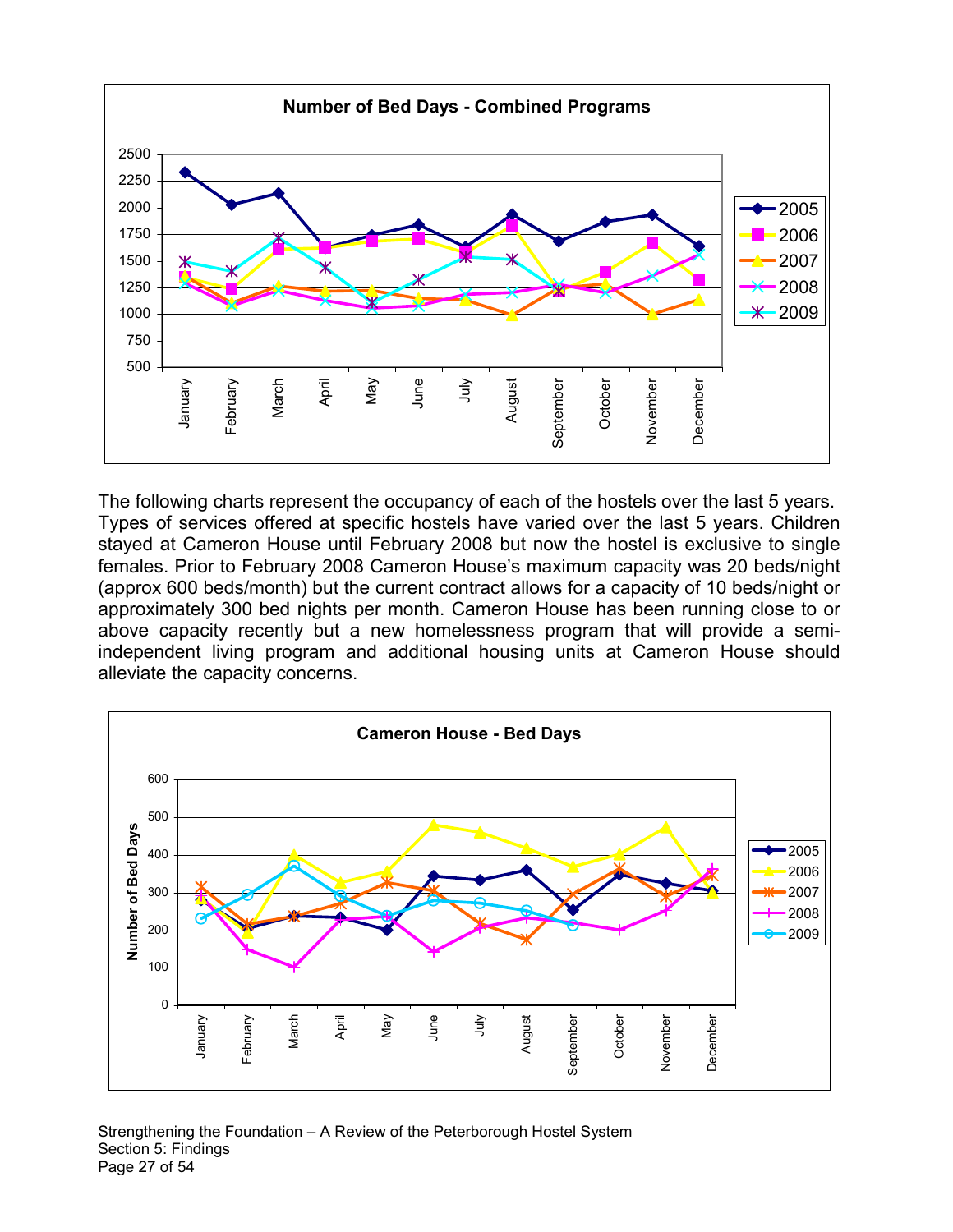Kingan House, which relocated to Murray Street in 2008, provides emergency hostel services for single adult men. In 2005, Kingan House occupancy statistics also included the warming room program, which has inflated the numbers for that year.

The men's hostel has had a capacity that varies over time from a high of 40 beds per night (approx 1200 beds per month) to a low of 30 beds per night (900 beds/month). As indicated in the following chart, the men's hostel has excess capacity.



Finally, YES has the capacity for 15 beds per night for youth and 15 beds per night for families for a total of 30 beds per night or approximately 900 bed nights per month. YES is also running below capacity although on occasion an individual may need to be referred to an alternate provider because the specific type of bed (female youth, male youth or family) may be over prescribed.



#### Strengthening the Foundation – A Review of the Peterborough Hostel System Section 5: Findings Page 28 of 54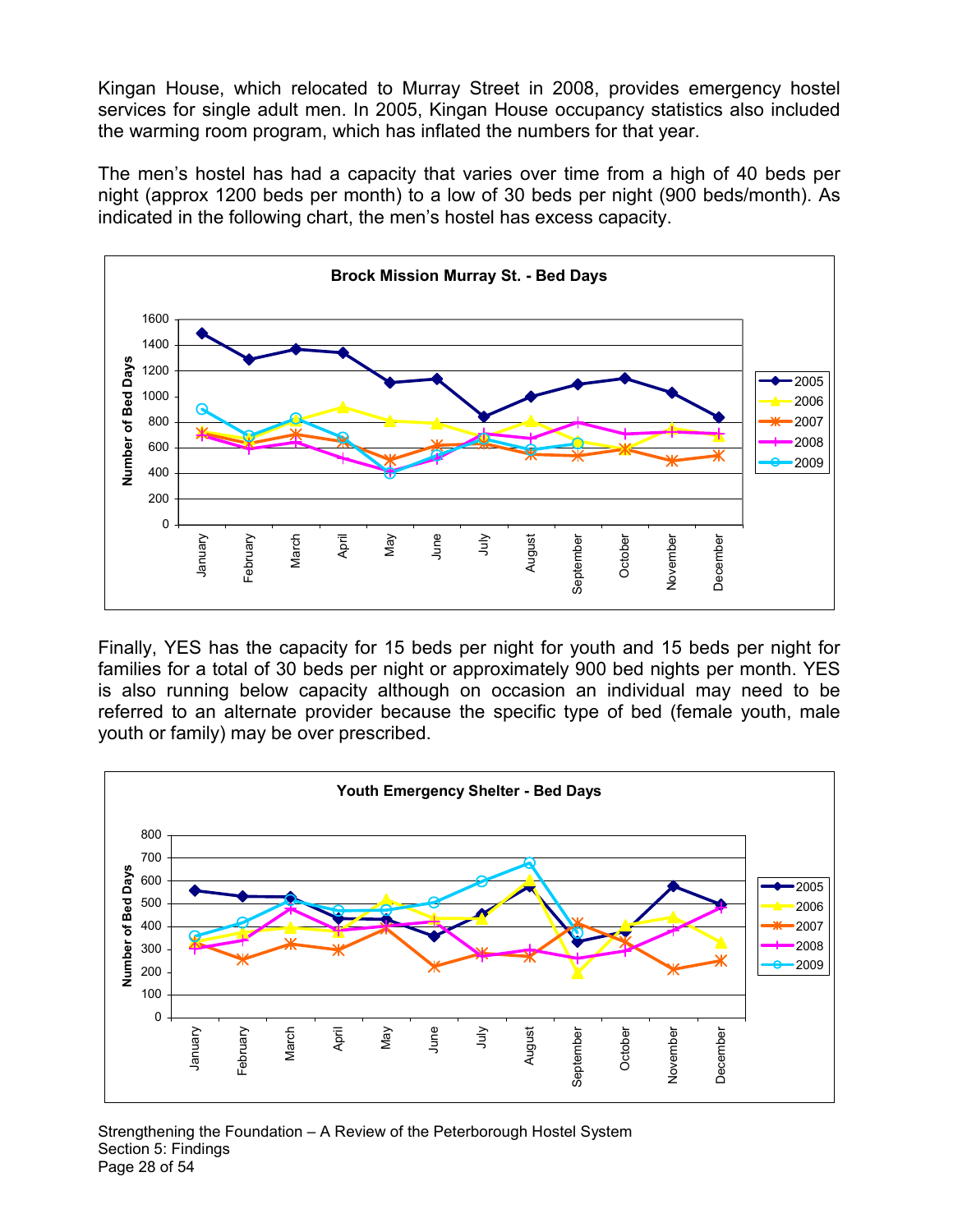<span id="page-28-0"></span>Overall, the beds available within the hostel system exceed the demand. Though there appears to be sufficient capacity within the system, not all individuals could be sheltered within the hostel system. In 2008, 5 individuals were unable to be housed in the hostels and in the first half of 2009 there were 13 individuals not housed in the hostels due to capacity issues. Behaviour issues prevent a larger number of individuals from accessing the hostel system. In 2008 there were 88 incidents when an individual could not be sheltered at the hostels due to behaviour issues and in the first half of 2009 there were 61 incidents. Intensive case management often provides for a suitable case plan even for those individuals who are very difficult to shelter but there are rare occasions where a client's behaviour can be a barrier to accessing most local services.

Another measure of the volume of cases that may benefit from hostel services, but who are not residing in a hostel, is a count of the social assistance cases that are currently residing at no fixed address. In July 2009, there were 32 social assistance cases that were associated with no fixed address. Thirteen of the 32 cases were actively engaged with a hostel liaison worker even though they were not residing at a hostel. No suitable measure or proxy measure was found to estimate the number of non-social assistance clients who needed homelessness supports but were not engaged with the homelessness system.

# 5.7 Financial Review

The financial review included multiple meetings with each hostel operator, a review of 2007/8 and 2008/9 audited financial statements and an analysis of the 2009/10 budgets for each hostel. City staff with both financial and program expertise completed the review.

The financial review supports the hostel operators concerns that the emergency hostels do not have sufficient funding to support existing programs. The hostels are not operating at maximum capacity and this contributes to the revenue shortfall. Some months, occupancy was higher than others, creating peaks and valleys for the operators' revenue but the costs to meet the service contract requirements remain fixed. The hostel operators' budgets were very lean, particularly in the areas of staff training and building maintenance and repairs. Hostel operators were working within the existing service agreement constraints and spending was reflective of the limited funding.

YES has demonstrated a diversification of programs and funding streams. YES operates a variety of programs with a variety of funding sources and therefore only 25% of YES funding comes from the emergency hostel program. In comparison, Brock Mission's programs have been more centered around the provision of emergency shelter and therefore 65% of their funding comes from the emergency hostel program. The high dependency on one source of funding creates a risk for Brock Mission if hostel bed demand is reduced. The new service agreements should promote a diversification of programming and funding to increase the system stability by setting clear expectations within the terms of the agreements.

The current funding formula, based on per diems, financially rewards operators for increasing the volume of business. However, it also encourages hostel operators to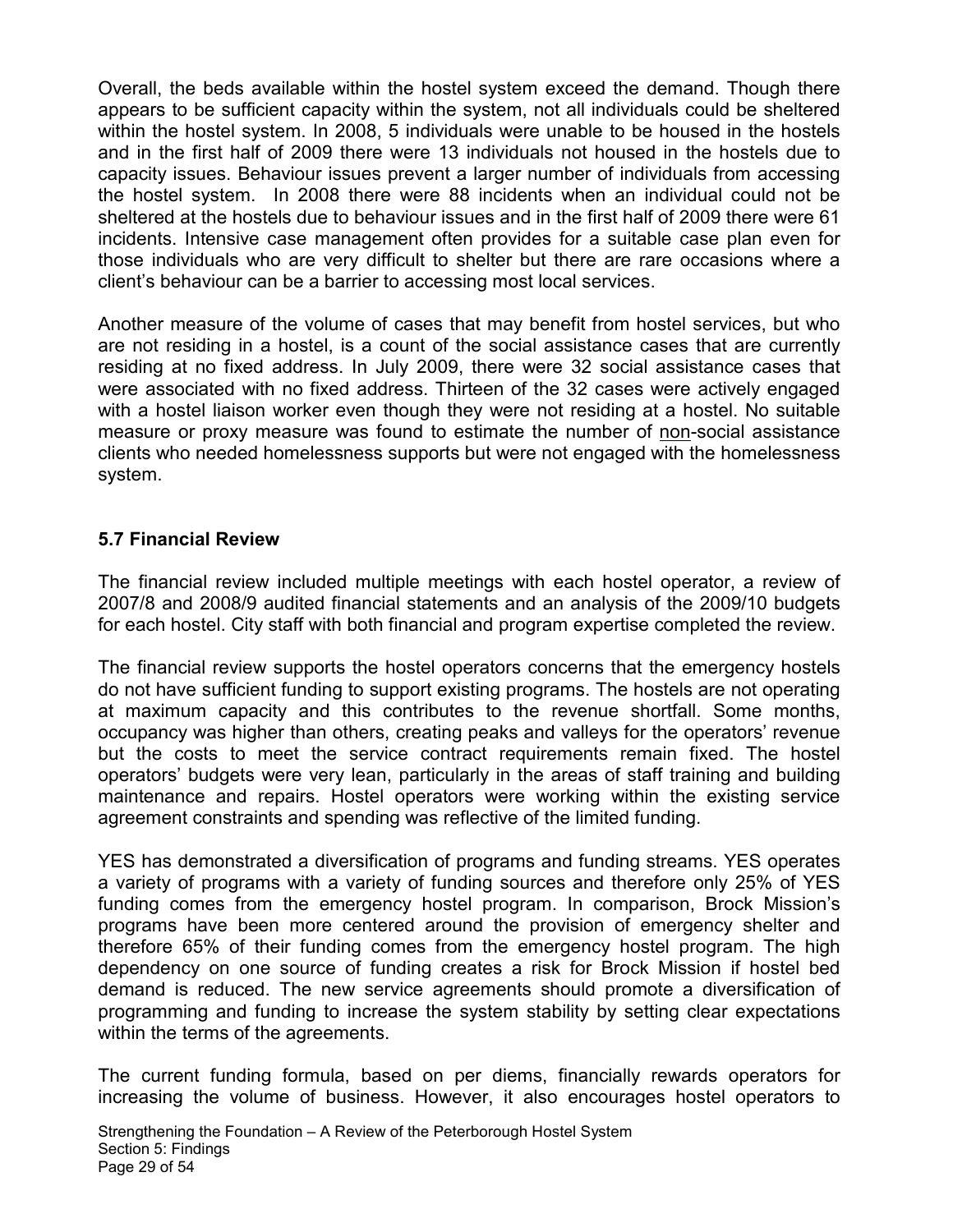continue to deliver service to more challenging residents. It is important that there is some financial incentive based on per diems to continue to promote policies that are as inclusive of all potential residents. The new funding formula should also financially reward the reduction of hostel demand, as this is the program vision. Base funding provides an enhanced stability and a sharing of financial risk for the hostel operators. Longer-term agreements provide additional stability to the hostel system and its residents. A mix of base funding and per diem payments promotes the inclusion of as many residents as feasible.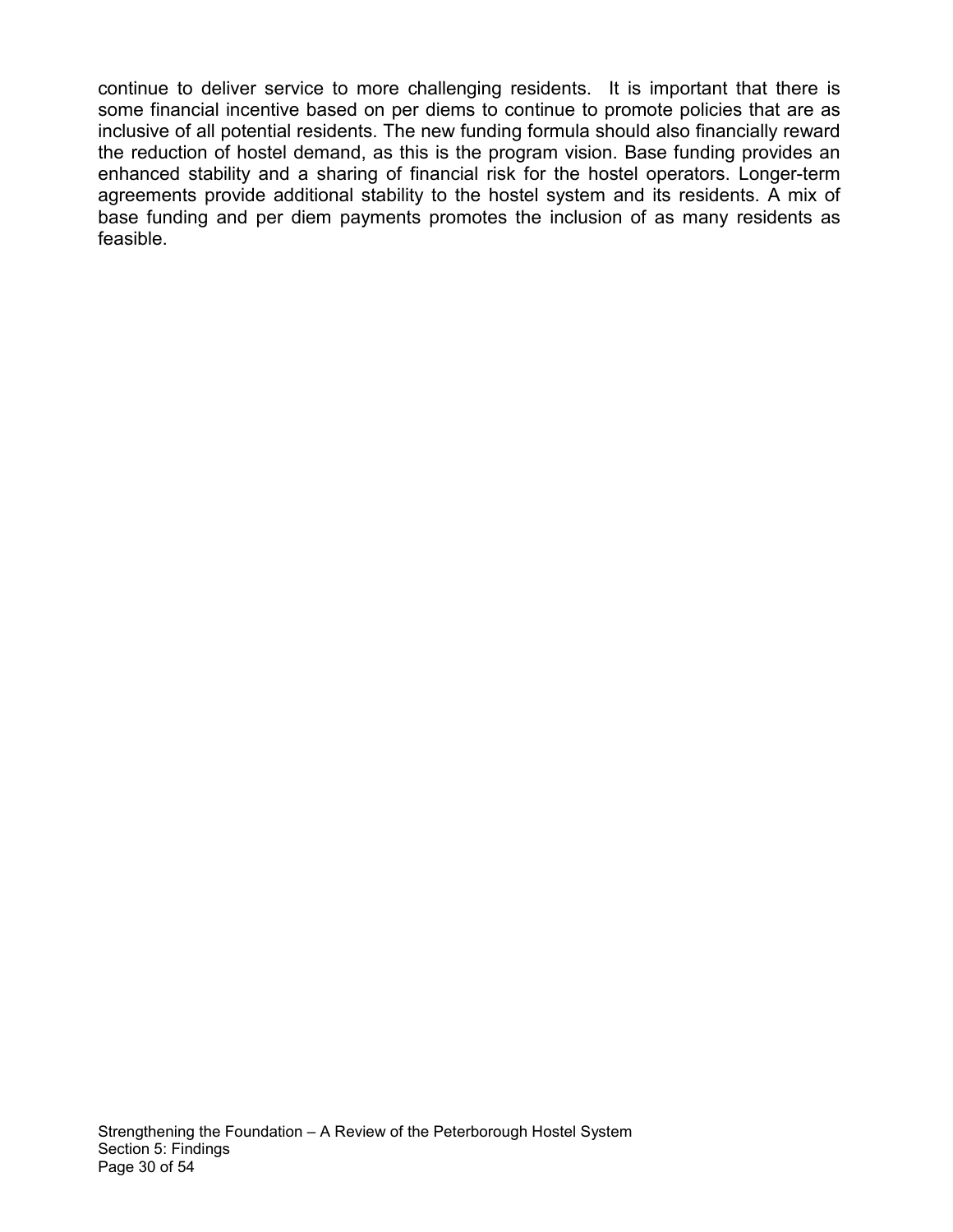# <span id="page-30-0"></span>Section 6: Recommendations

The recommendations flowing from the findings are in four key areas: Service (including Safety and Security), Staffing, Funding and Accountability.

# Service (including Safety & Security)

# Security and Conflict

Residents, hostel operators and community stakeholders have expressed concerns about safety and the "feeling of comfort" at the hostels, particularly at YES and Brock Mission. Balancing a policy that allows as many individuals as possible access to the hostel while at the same time ensuring security for all can be problematic. A security camera system in common areas will be an effective method of enhancing security and also the feeling of comfort at the hostels for the residents, staff and operators with a relatively minimal one time investment. Cameron House is undergoing extensive renovations and is therefore not included in this recommendation

#### Recommendation #1

That the municipality provide support to the hostel operators to assist with security enhancements at the hostels by investing unspent 2009 hostel allocation up to \$10,000/ hostel for security camera systems at Brock Mission and YES.

Action:

.

 Hostel operators to procure appropriate security camera systems for Brock and YES before December 31, 2009

# Service Integration

Though this review focused on the hostel system, it became clear during the consultation that the integration of the hostel and City Social Services programs within the larger homelessness system is critically important to the client service experience. It is important for quality service that the hostels and social services staff utilize all the resources that are available in the community to support this vulnerable population. There are some existing practices, such as the Housing Worker Network, that support integrated service delivery. Additional processes and relationships can be established to enhance inter agency service delivery.

# Recommendation #2

That the Hostel Liaison Workers and hostel staff strengthen links to other homelessness and housing agencies to provide a more integrated service for clients.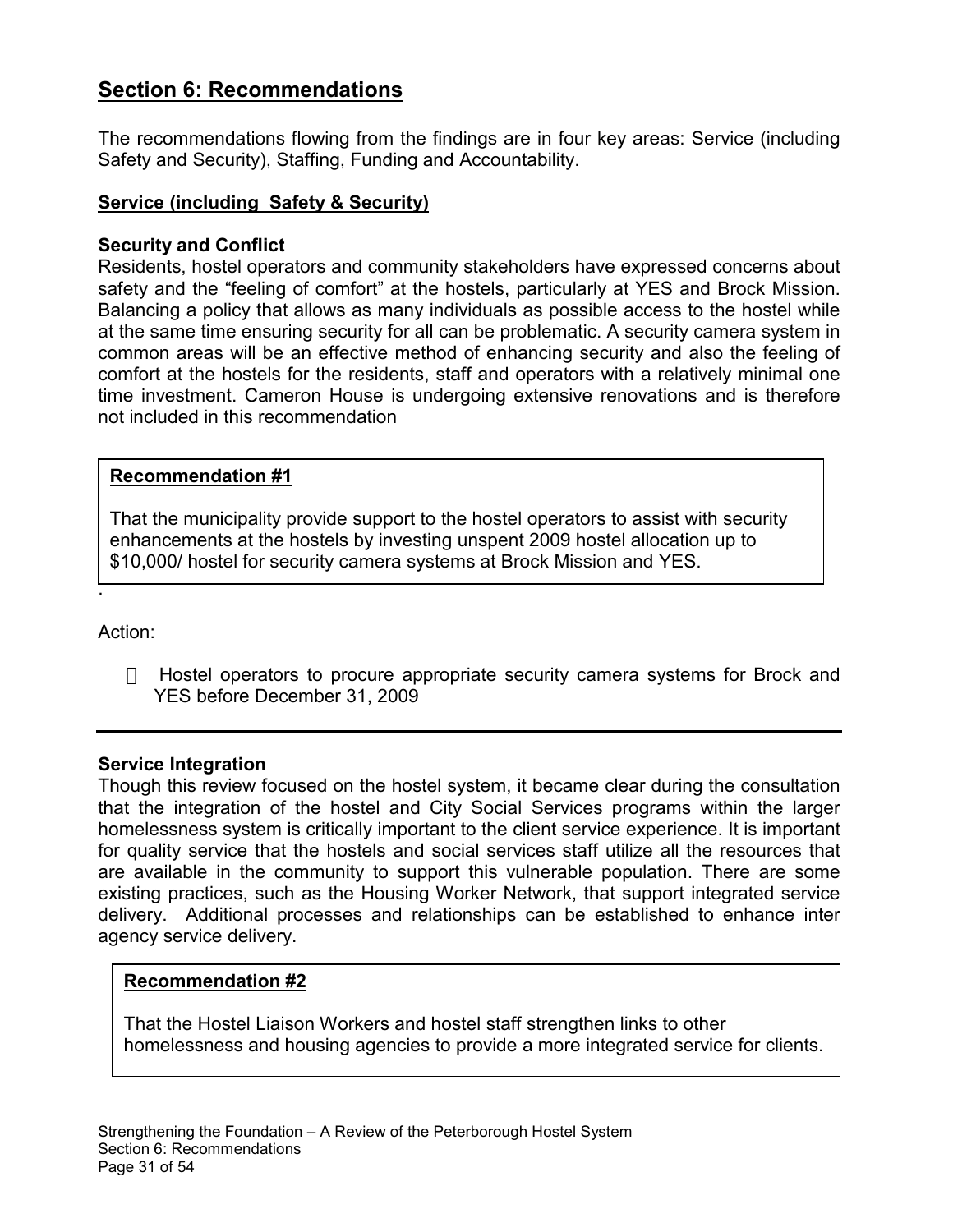# <span id="page-31-0"></span>Actions:

 Social Services staff will develop multi agency consent forms to streamline the communication process with multiple agencies while maintaining the confidentiality for the client and ensuring that the client is at the centre of case planning.

 By December 31, 2009, Social Services staff will meet with the Housing Resource Centre staff to enhance the integration of service delivery and to develop a protocol for sharing information and coordinating case planning.

 Over the next 12 months, Hostel Liaison workers are to complete a site visit and meet with agency staff to discuss integrated service delivery with 12 related homelessness and housing agencies.

 In the next 4 months, Social Services staff will coordinate 4 community case conferences for appropriate hard to service cases.

# Crisis Response Protocol

Developing appropriate service delivery plans is important while residents are in the hostel but service delivery to clients who cannot reside in the hostel is equally important. The occupancy review has revealed a small but persistent group of individuals whose needs cannot be met within the existing hostels. The care of those people who are unable to reside in the hostels was an area of concern for the hostel operators, City staff and the community as a whole. There was some confusion and misinformation about current processes but there may also be some variation in the application of current procedures.

#### Recommendation #3

That a transparent and accountable protocol be developed by the Homelessness Support Services Coordinating Committee, related to the case management of people who are unable to reside at the hostels.

#### Actions:

 The Homelessness Support Services Coordinating Committee to draft a protocol by November 2009

Involved agencies to endorse the joint protocol by December 1, 2009

 Committee members to implement protocol within their respective agencies by December 31, 2009

 Social Services Staff to post protocol on the "Hostels and Homelessness" page of City web site by January 1, 2010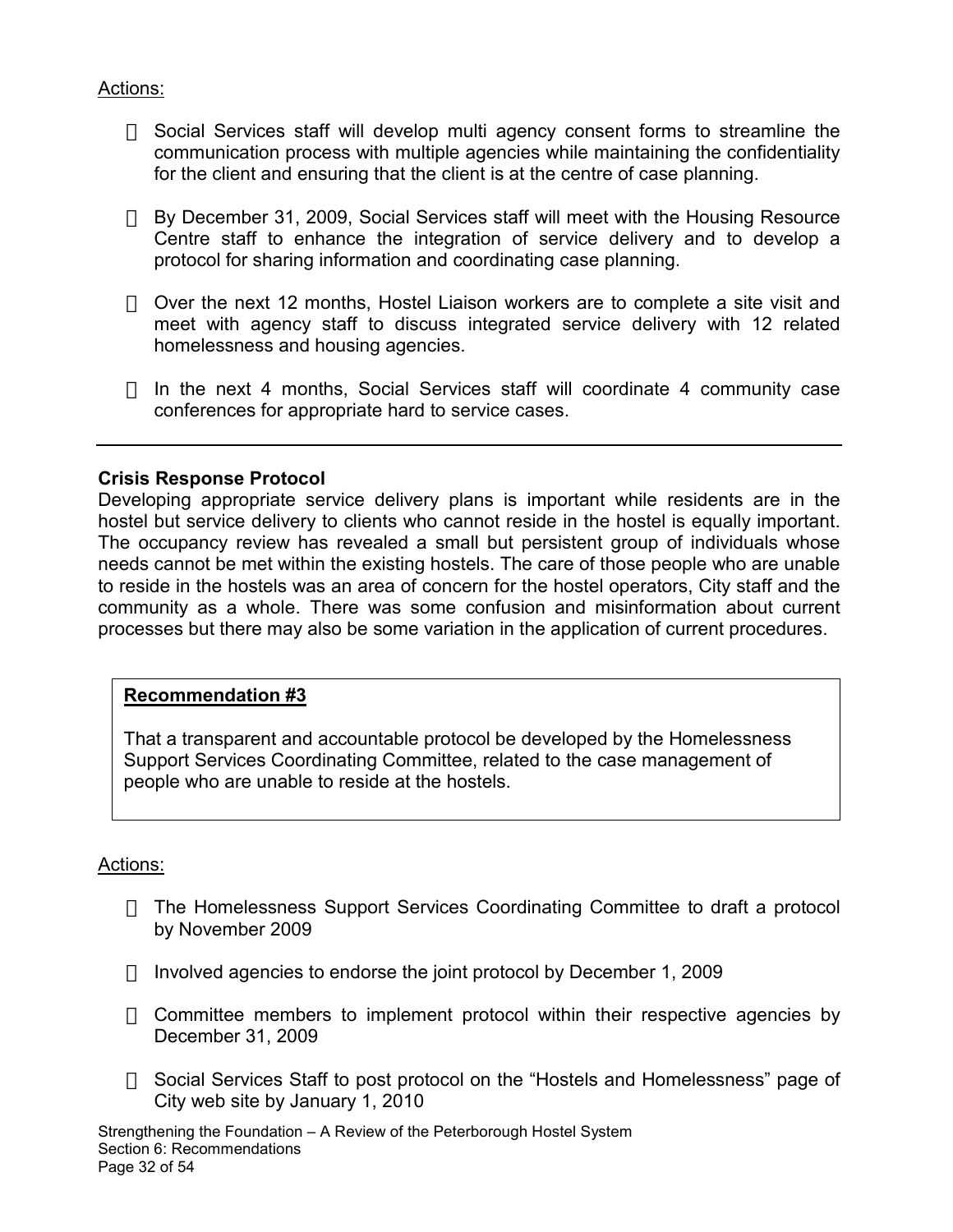# <span id="page-32-0"></span>**Staffing**

#### HLW Intensive Case Management

A key component to the delivery of any service is the staff. The hostel system has many passionate, dedicated staff at both the community agencies and at the City. Client comments such as "they (the staff) do a great job and truly care about everyone no matter what the circumstances" illustrate their dedication.

The client survey has indicated that not all residents had the opportunity to meet with a caseworker and the community consultation highlighted areas of focus for staff training. There were some areas of duplication between residential care workers (employed by the hostels) and Hostel Liaison Workers (employed by the City) particularly in the hostel setting.

In addition to the finding of the hostel review, due to rising demand for caseworker resources for ongoing caseloads, the hostel liaison worker complement will be reduced from three to two. The staff position will be reallocated to a different caseworker role. Due to the reduction in staffing within the hostel unit, it becomes more important to focus on intensive case management resources in the areas that cannot be served by others, such as the residential care workers.

# Recommendation #4

That the Hostel Liaison Workers (HLW) role shifts to provide intensive case management support to clients before and after a hostel stay. Residential care workers employed by hostels will continue to provide primary intensive case management while a resident resides at the hostel. Ontario Works eligibility remains a key function of the HLW role even while the client is in the hostel.

# Actions:

 Role clarification will continue to be refined to ensure integrated services between residential care workers at the hostels and hostel liaison workers at Social Services do not result in gaps or overlaps in service for residents.

 Technology barriers will need to be resolved so that access to limited aspects of the Ontario Works database will be available to workers allowing them to complete financial case management activities away from the office. Technology solutions to be in place by March 31, 2010 and staff to be appropriately trained.

 Hostel Liaison Workers to visit the hostels 5 days/week to complete Ontario Works applications and follow up including housing plans and employment.

 An enhanced template and expectations for individual service plans to be created by December 1, 2009.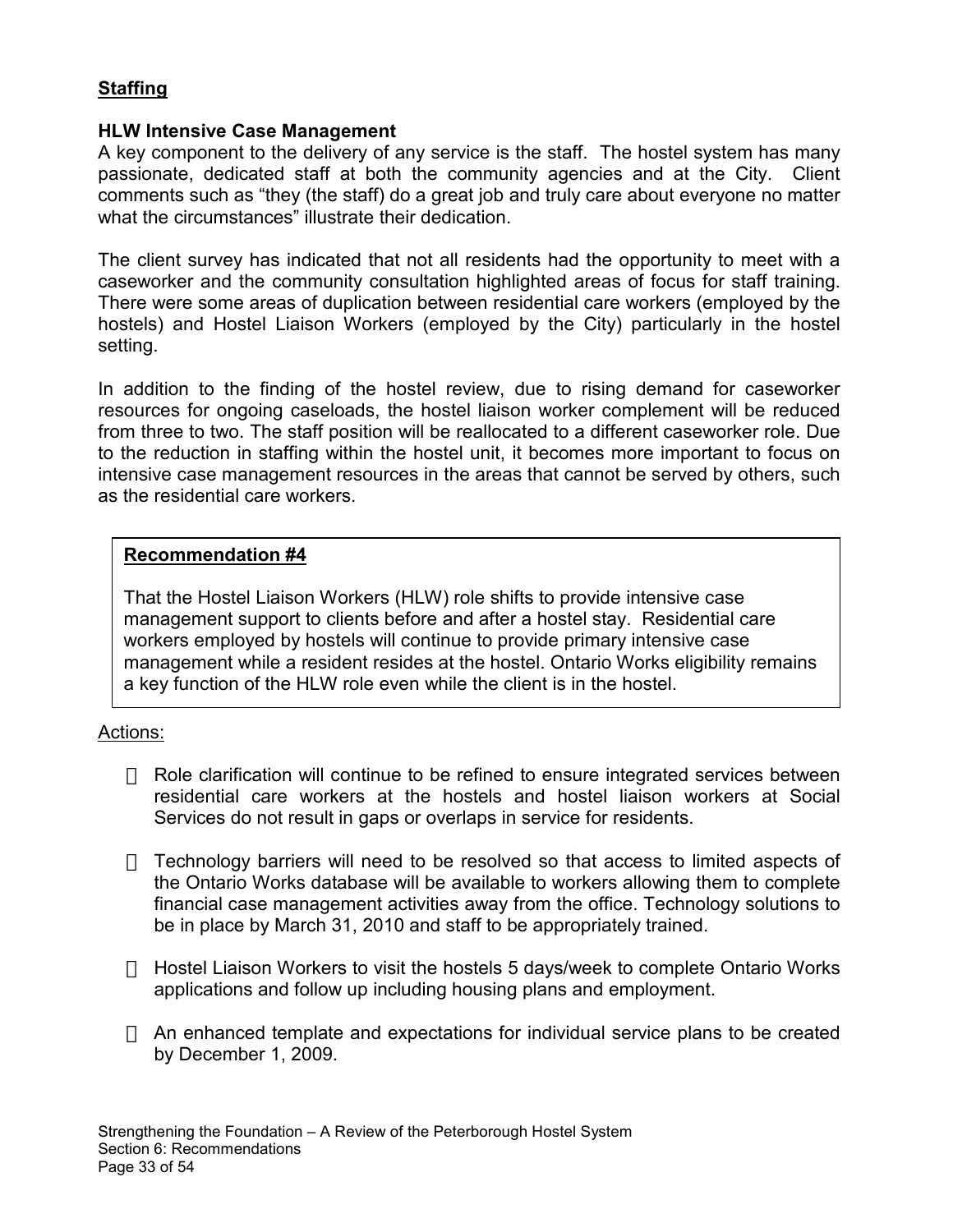Service plans to be completed for all HLW clients by January 31, 2010. HLW caseloads should not exceed 50 clients at any given time but discharge planning from the program should begin as soon as housing is established. Discharge process may take several months.

 All clients should be seen minimally every two weeks by HLWs and the service plan to be updated.

 Individual plans to be established as part of intensive case management that include addressing concerns regarding pets, mobility and accessibility challenges.

# **Training**

Training is critical to maintain and enhance service delivery. The cost of training has been identified as a concern for hostel operators, but all involved in this consultation have agreed on the importance of ongoing training for staff and volunteers.

#### Recommendation #5

That joint training be established for Social Services and hostel staff that focuses on client service and non-violent crisis intervention. Unspent 2009 municipal hostel allocations up to \$7000 to be reinvested to provide for salary costs for hostel staff to attend training in 2009 and 2010. In future years the hostel operators will need to budget accordingly for necessary staff coverage for training.

# Actions:

 The Social Services 2010 training plan will be shared with hostel operators by December 31, 2009 with quarterly updates as needed. Additional available seats will be offered to hostel operators for their front line staff.

 All City hostel staff to attend coaching and problem solving training by March 31, 2010. Additional available seats will be offered to hostel operators for their front line staff.

 City Hostel staff to undertake a refresher/ update of motivational interview training to reinforce practices learned in 2008. Training to be completed by October 2010.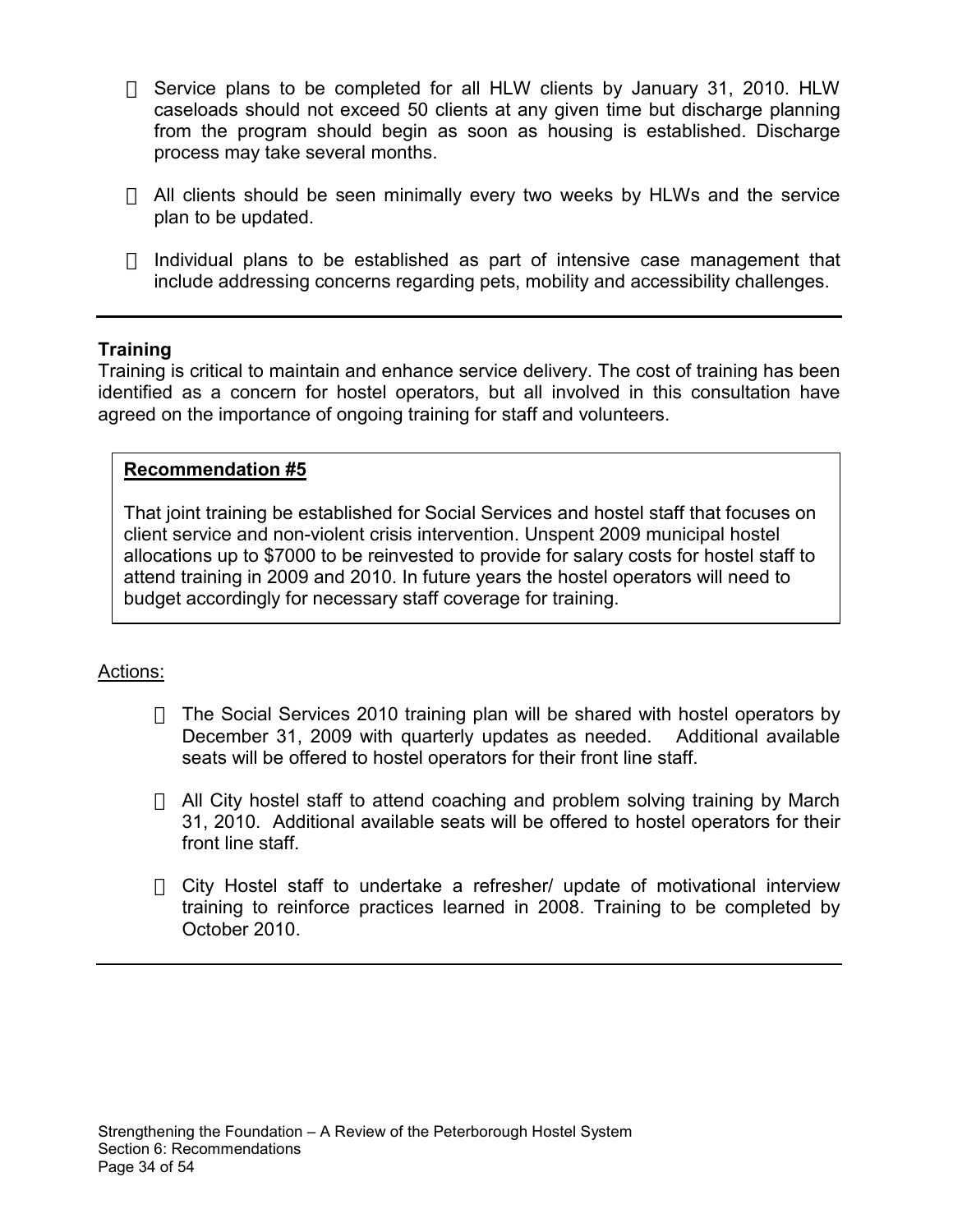# **Funding**

# Funding Formula

The existing funding formula was based on the per diem model designed by the province. This model has proven problematic for small operators due to the fluctuation in revenue and the inability to meet the expenses without supplementary funding. This has resulted in an unstable hostel system as operators struggle with financial viability. Existing service contracts expired on August 3, 2009 but were renewed for a one-year term pending the results of this report.

The proposed funding model has been developed in consultation with the hostel operators and would provide additional stability for the hostel system as well as sharing the risk between the hostel operators and the municipality, although without additional overall cost to the municipalities.

A summary of the recommended funding model for the next two years is outlined in the following table. This table represents the cost comparison associated with changing the funding formula from per diem only to a combination or per diem and base funding. The comparison assumes a consistent number of bed nights between 2009 and 2010 so that the cost of this recommendation can be isolated. It is anticipated that the bed nights will change between 2009 and 2010 and those costs are addressed in the section concerning recommendation #7.

| <b>Gross Current and Proposed Annual Hostel Funding Models</b> |                |                           |           |  |  |  |
|----------------------------------------------------------------|----------------|---------------------------|-----------|--|--|--|
|                                                                | 2009           |                           |           |  |  |  |
|                                                                | <b>Current</b> | 2010 Proposed             |           |  |  |  |
|                                                                | Per diem only  | Per diem<br>Base funding. |           |  |  |  |
| Cost Shared Per Diem                                           | 45.70          | 46.70                     |           |  |  |  |
| 100% Municipal Top-Up Per Diem                                 | 6.35           |                           |           |  |  |  |
| 100% Municipal Base                                            |                |                           | 175,500   |  |  |  |
| Sub total                                                      | 52.05          | 46.70                     | 175,500   |  |  |  |
| <b>Bed Nights</b>                                              | 21,135         | 21,135                    |           |  |  |  |
|                                                                |                | 987,005                   | 175,500   |  |  |  |
| <b>Total Payment</b>                                           | 1,100,077<br>S | \$                        | 1,162,505 |  |  |  |

Using the 2009 estimated volume of service (21,135 nights of service) this model will be slightly more expensive than the existing agreements by \$62,428 however these costs are offset by a reduction in hostel liaison workers as outlined in recommendation #4. The proposed municipal costs for the recommended changes remain less than the 2009 hostel budget.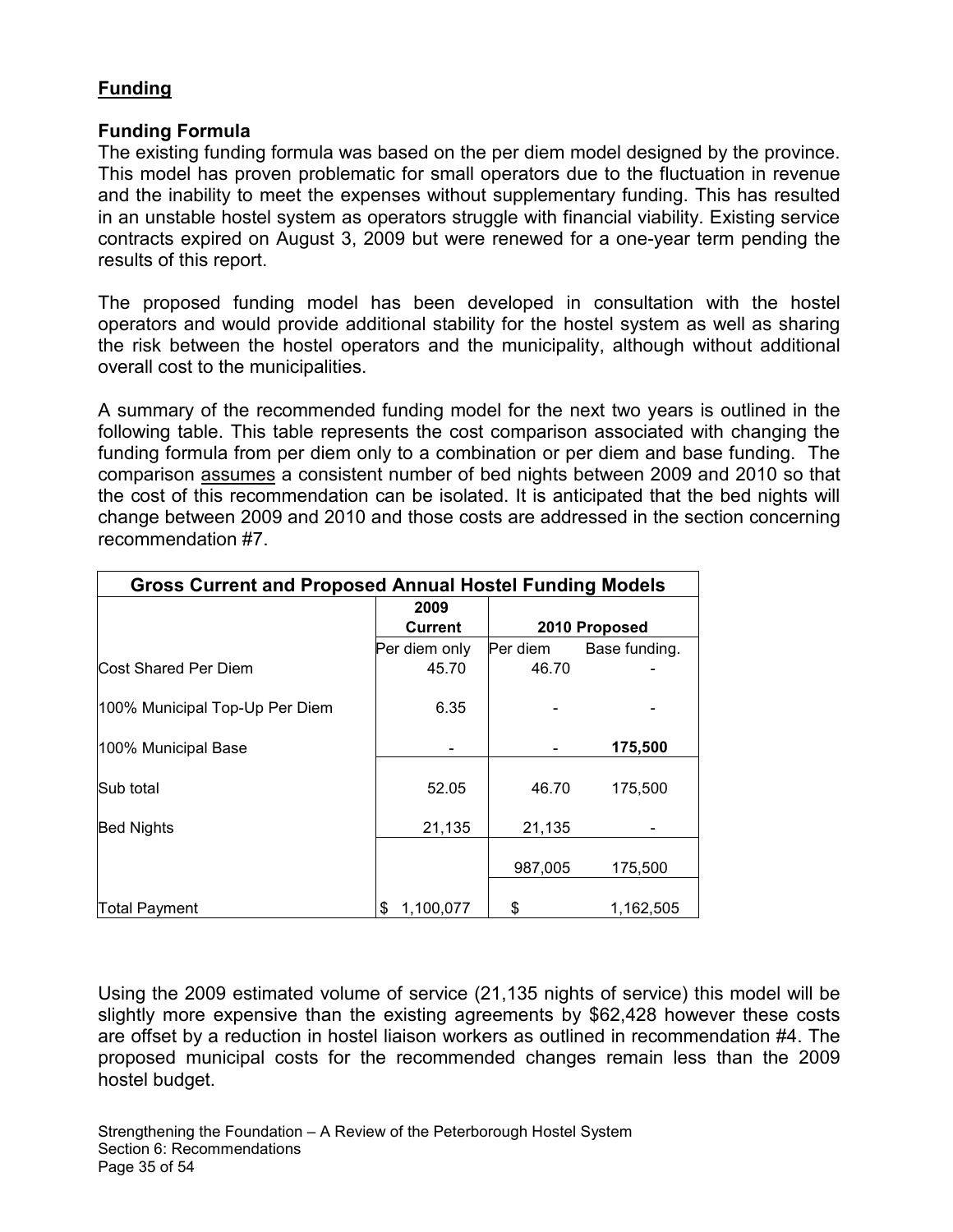|                                | 2009 Budget   | 2010 Projected | Variance |
|--------------------------------|---------------|----------------|----------|
| 80.6/19.4 Cost Share           | 181,284       | 172,855        | 8,429    |
| 100% Municipal per diem        | 193,646       | 175,500        | 18,146   |
| Other 100% Municipal           | 86,571        | 23,034         | 63,537   |
|                                | \$<br>461.501 | \$<br>371.389  | 90,112   |
| City (47.3%)                   | 291,501       | 201,389        | 90,112   |
| County (52.7% up to \$170,000) | 170,000       | 170,000        |          |
|                                | \$<br>461,501 | \$<br>371,389  | 90,112   |

# Recommendation #6

That the municipality establishes a local funding formula for hostel transfer payments based on the provincial per diem model and stabilized with base funding to be negotiated on a biannual basis. That service contracts governing the funding formula be established retroactively to August 3, 2009 and that they be extended to 2013 with the expectation that hostel operators will continue to diversify their programs and funding to remain stable as the demand for homelessness services diminishes over time.

# Actions:

 The service agreements with the hostel operators will need to be revised to reflect the new funding formula for a term of 4 years, with the base funding to be renegotiated bi annually. Revisions to be executed within 3 months of council approval of the funding formula.

 Business and budget processes must be established to review the hostel base funding for adjustment in conjunction with the City budget process. Process to be established by March 31, 2010 for the 2011 budget process.

 Planning for renewal of the existing service contracts in 2013 to be incorporated into the larger community homelessness planning process anticipated in 2010/11.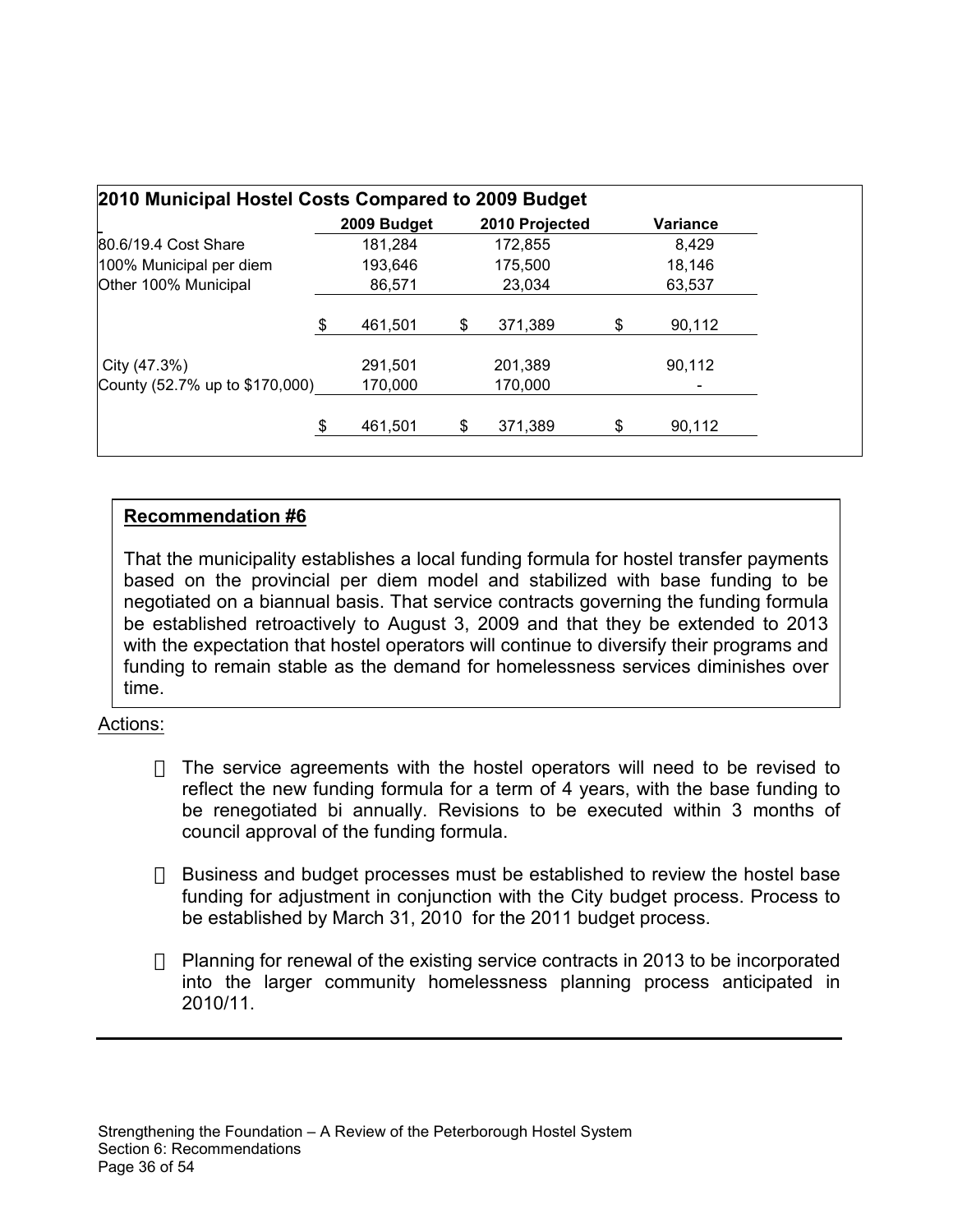#### Days of Service

In addition to changes in the funding formula, hostel operators expressed concerns regarding the days covered by the per diem payments. Per diem payments are currently issued for beds in use at 2 am. Given the existing service agreement language, the residents' first days at the hostel were not covered. In consultation with provincial staff, it was determined that the municipality had the latitude to define a hostel stay to include the first day of residency.

 Based on 2008 data, this change in definition regarding the hostel stay will result in additional payable days of service for each of the hostels as follows:

| <b>Brock</b> | 1380 days / year |
|--------------|------------------|
| Cameron      | 384 days/ year   |
| YES.         | 300 days/ year   |
| Total        | 2064 days/year   |

Assuming the new funding formula is in place this represents a cost of \$96,389 (2064 days X \$46.70) of which \$77,689 will be funded by the province and \$18,700 will be funded by the municipalities. As indicated in recommendation #6, the proposed costs for the recommended changes remain less than the 2009 hostel budget.

#### Recommendation #7

That the service agreements with the hostel operators be amended retroactive to August 3, 2009 to clarify the definition of a hostel stay from "bed nights" to "days of service", providing recognition and payment for the work associated with the first day of residency and the hostel intake process.

#### Action:

 The service agreements and associated business and payment processes to be revised to clarify the definition of a hostel stay within three months of council approval.

#### Reinvestment

The last recommendation concerning funding relates to the surplus funding in homelessness services that may be realized due to effective programming.

Homelessness prevention requires a continuum of service and the emergency hostel programs are only a small part in a larger system. Longer-term solutions, such as transitional housing are better for the resident and the community. A pilot project is underway at Cameron House to explore the impacts of semi-independent living units, associated with an emergency hostel facility.

Strengthening the Foundation – A Review of the Peterborough Hostel System Section 6: Recommendations Page 37 of 54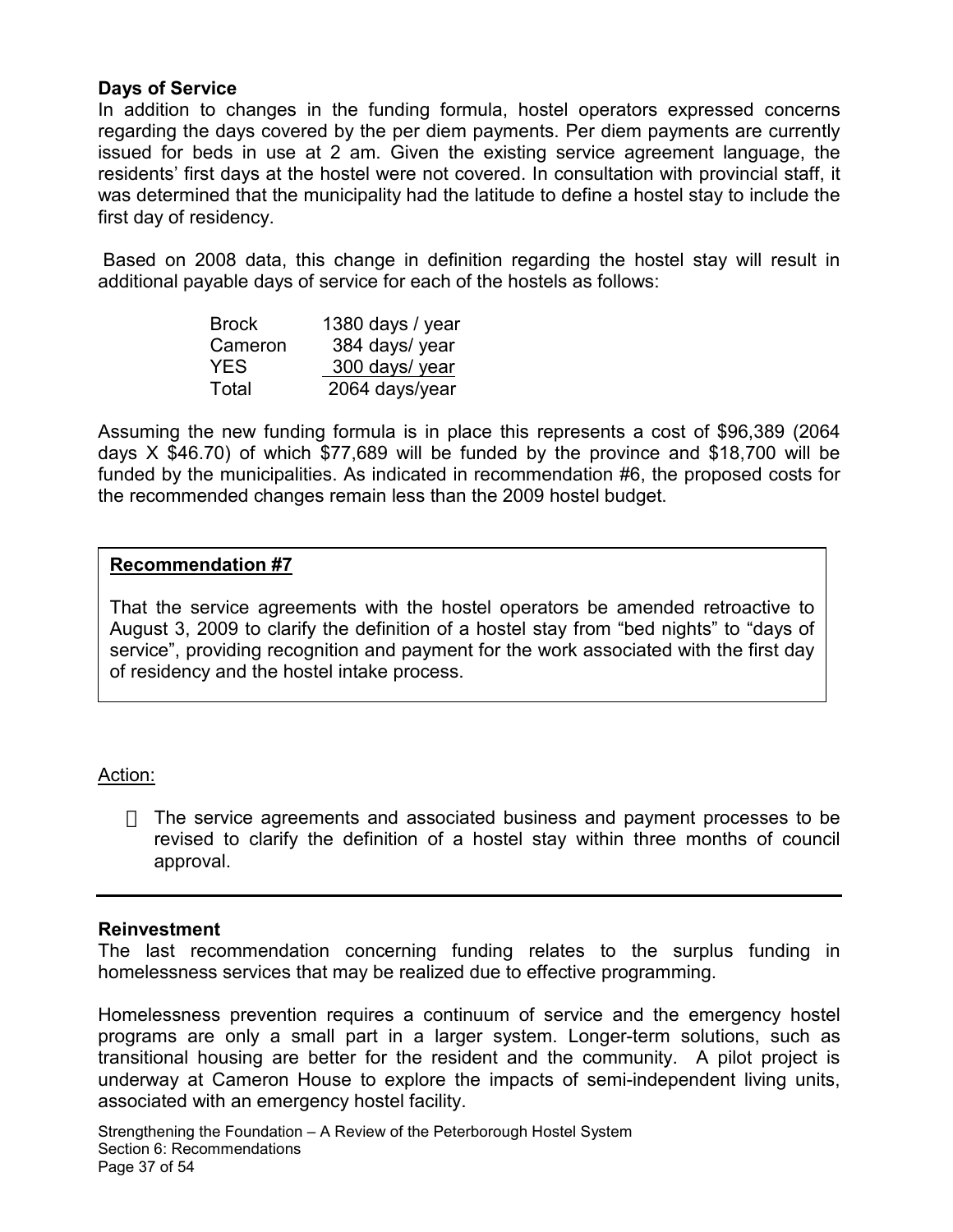<span id="page-37-0"></span>Securing funding for the longer-term projects is often challenging, but an ongoing municipal commitment to the importance of lasting solutions would help to build a better future for Peterborough's vulnerable populations. Ideally, the investment in longer-term solutions would be calculated as a percentage of the budget committed to emergency hostels. It would be difficult to implement that recommendation during these times of fiscal constraint, as it would require additional municipal funding. An alternative recommendation that moves towards the same solutions at a slower pace, but within the existing municipal costs, follows:

# Recommendation #8

That the municipality commit to investing surplus funding due to reduction in hostel demand into transitional housing and other longer term solutions to homelessness.

# Action:

 A budget process to be developed by March 31, 2010 to identify savings, utilizing the 2009 hostel budget as a base, and to determine the appropriate mechanisms for allocating the funding in keeping with City policy.

# Accountability

# Monitoring

At the community consultation concerns were raised regarding the City's role in monitoring the hostel system and the taxpayers investment. Recommendations #9 and #10 are included to ensure that City staff not only continue their role of monitoring the financial investment of the taxpayers of Peterborough in the hostel system but also ensure that the results are publicly reported.

# Recommendation #9

That the Social Services staff complete regular hostel service agreement reviews, including inspections. Staff will complete financial reviews quarterly and agreement reviews on an annual basis.

# Actions:

Social Service staff will review hostel billing on a monthly basis by the  $20<sup>th</sup>$  of the following month.

 Social Services staff will review service targets, occupancy and financial information on a quarterly basis within 6 weeks of the end of the quarter.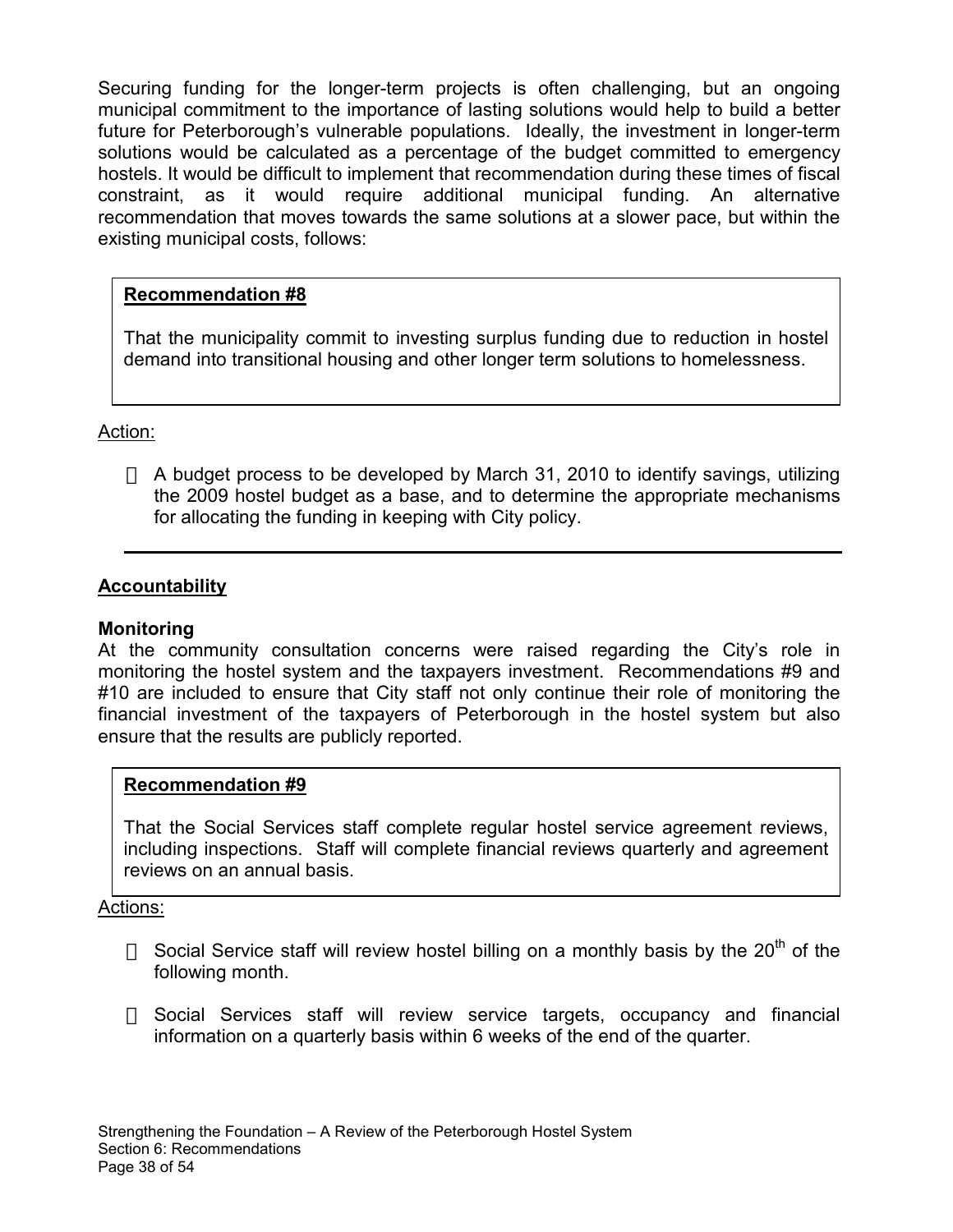<span id="page-38-0"></span> Social Services staff will review compliance with service agreement standards on an annual basis to include fire and health inspections by September  $30<sup>th</sup>$  every year.

 Social Services staff will complete unannounced inspections of the sites every year.

# Reporting

# Recommendation #10

That the recommendations and actions of this report be monitored by the Homelessness Support Services Coordinating Committee on a semi annual basis with a one year follow up report to be provided by staff to the Joint Services Steering Committee.

# Actions:

 That the Homelessness Support Services Coordinating Committee review the implementation of this report's recommendations and actions in May and November 2010

 That a staff report be brought forward to the Joint Services Steering Committee in late 2010 or early 2011 to provide an update regarding the status of the recommendations and actions of this report.

#### Future Community Planning

Finally, as mentioned in a number of the findings and throughout this report, the hostel system is only one component of a larger homelessness system that involves all three levels of government, numerous community agencies and the people we serve. The City can play a key role as the service system manager for homelessness services, but it will take all members of the community working together to change the future for the most vulnerable members of our community.

There are a number of homelessness programs that will require review and planning over the next few year: Homelessness Partnership Strategy (expires March 31, 2011), Consolidated Homelessness Prevention Fund (expires December 31, 2011) and the hostel agreements if approved as requested, will be need to be reviewed in 2012.

# Recommendation #11

That future integrated community planning be undertaken to strengthen the networks of service providers serving those who are homeless or at risk of being homeless (mental health, counselling, medical, addictions, youth supports).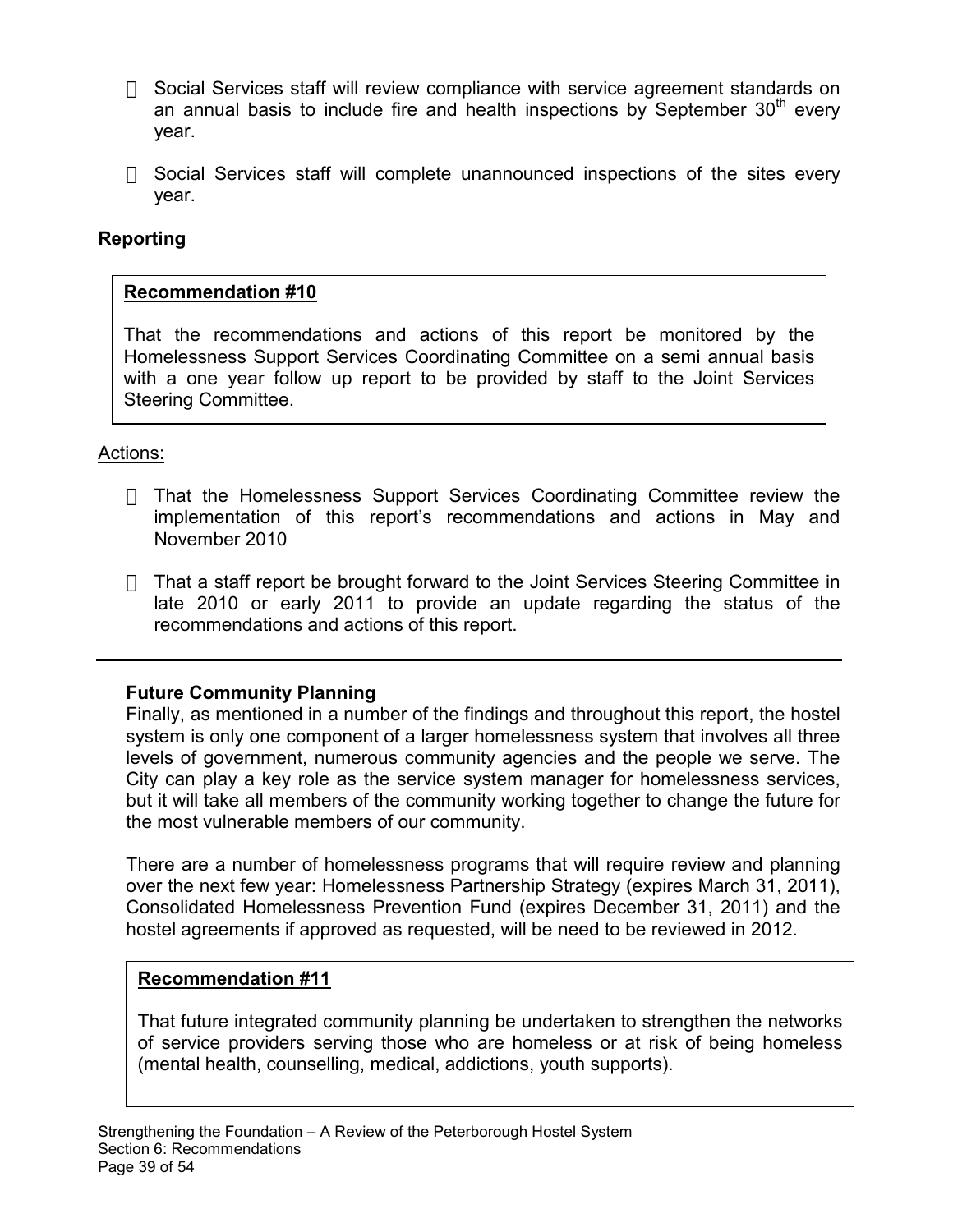# Actions:

 Peterborough Homelessness Support Services Coordinating Committee is undertaking a process to determine the combined capacity of the community agencies to provide case management services to homeless individuals. Case management will be used as the guiding language and will include any or all of the following service functions being performed for the above-noted population: intake, screening and assessment, crisis intervention, counselling, and outreach. Report anticipated by March 31, 2010.

 City staff to facilitate a community planning process, engaging other levels of government, community agencies and other stakeholders. A proposed structure for the planning process to be prepared by City staff by October 2010, if resources are available.

The following chart summarizes the recommendations and the source of the findings that support the recommendations.

| <b>Recommendations</b>                | Client<br>survey | Community<br>Consultation | Agency &<br>Operator<br>Feedback | Staff<br>Survey | Occupancy<br>Review | Financial<br>Review |
|---------------------------------------|------------------|---------------------------|----------------------------------|-----------------|---------------------|---------------------|
| <b>Service, Safety &amp; Security</b> |                  |                           |                                  |                 |                     |                     |
| 1. Security and conflict              | X                | X                         | X                                | X               |                     |                     |
| 2. Service Integration                |                  | X                         | X                                | X               |                     |                     |
| 3. Crisis Response Protocol           |                  | X                         | X                                | X               | X                   |                     |
| <b>Staffing</b>                       |                  |                           |                                  |                 |                     |                     |
| 4. HLW intensive case management      | X                | X                         | X                                | X               | X                   |                     |
| 5. Training                           |                  | X                         | X                                |                 |                     |                     |
| <b>Funding</b>                        |                  |                           |                                  |                 |                     |                     |
| 6. Funding formula                    | X                | X                         | X                                | X               | X                   | X                   |
| 7. Days of service                    |                  | X                         | $\boldsymbol{\mathsf{X}}$        |                 |                     | X.                  |
| 8. Reinvestment                       |                  |                           | X                                |                 |                     |                     |
| <b>Accountability</b>                 |                  |                           |                                  |                 |                     |                     |
| 9. Monitoring                         |                  | X                         | X                                |                 |                     | X                   |
| 10. Reporting                         |                  | X                         |                                  |                 |                     | X                   |
| 11. Future community planning         |                  | X                         | X                                |                 |                     |                     |

Strengthening the Foundation – A Review of the Peterborough Hostel System Section 6: Recommendations Page 40 of 54 It is as important to explain why certain items are not included in recommendations as it is to explain the reasons for the recommendations themselves. Concerns related to the variety of hostel types, such as requests for separate youth and family hostels, a minimum barrier hostel, bedrooms instead of dorm style accommodations or for more supportive housing options have not been included directly in this report. These